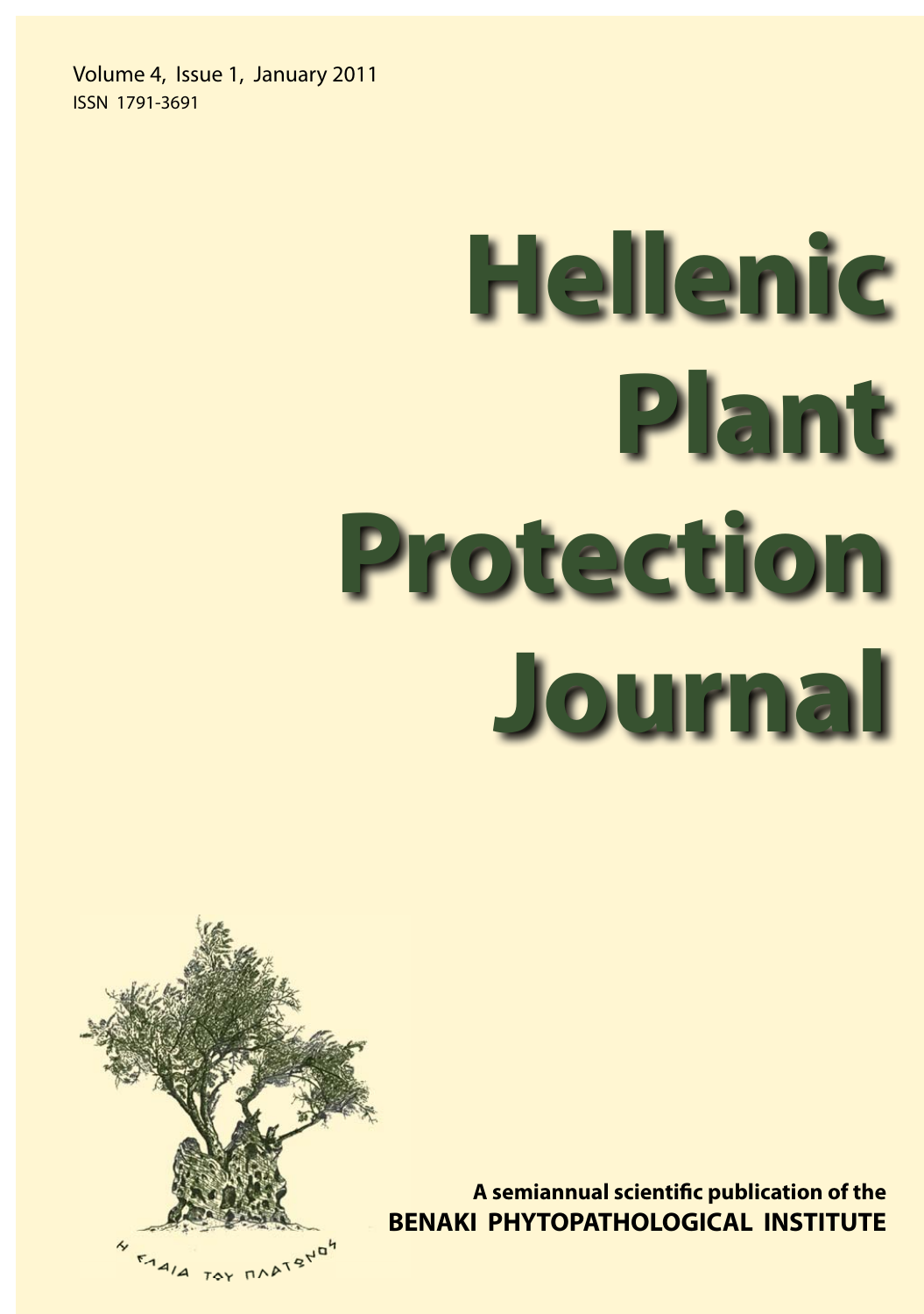The Hellenic Plant Protection Journal (ISSN 1791-3691) is the new scientific publication of the Benaki Phytopathological Institute (BPI) replacing the Annals of the Benaki Phytopathological Institute (ISSN 1790-1480) which had been published since 1935.

Starting from January 2008, the Benaki Phytopathological Institute is publishing the Hellenic Plant Protection Journal semiannually, in January and July each year, and accepts for publication any work related to plant protection in the Mediterranean region regardless of where it was conducted. All aspects of plant protection referring to plant pathogens, pests, weeds (identification, biology, control), pesticides and relevant environmental issues are topics covered by the journal.

Articles in the form of either a complete research paper or a short communication (including new records) may be submitted. Instructions on how to prepare the manuscript are available in BPI's website (www.bpi.gr). Manuscripts should be submitted in electronic form either by e-mail at editors@bpi.gr or by post on a disk addressed to the Editorial Board, Benaki Phytopathological Institute, 8 St. Delta Str., GR-145 61 Kifissia (Athens), Greece. Only original articles are considered and published after successful completion of a review procedure by two competent referees.

# **EDITORIAL BOARD**

**Editor:** Dr I. Vloutoglou (Phytopathology Department, BPI)

**Associate Editors:** Dr K. Machera (Pesticides Control & Phytopharmacy Department, BPI) Dr A.N. Michaelakis (Entomology & Agric. Zoology Department, BPI) Dr V. Kati (Weed Science Department, BPI)

M. Kitsiou (Library Department, BPI)

**Technical Editor and Secretary:** Asteria Karadima (Information Technology Service, BPI)

For subscriptions, exchange agreements, back issues and other publications of the Institute contact the Library, Benaki Phytopathological Institute, 8 St. Delta Str., GR-145 61 Kifissia (Athens), Greece, e-mail: m.kitsiou@bpi.gr.

This Journal is indexed by: CAB Abstracts-Plant Protection Database, INIST (Institute for Scientific and Technical Information) and SCOPUS.



The olive tree of Plato in Athens is the emblem of the Benaki Phytopathological Institute

Hellenic Plant Protection Journal also available at **www.bpi.gr**

© Benaki Phytopathological Institute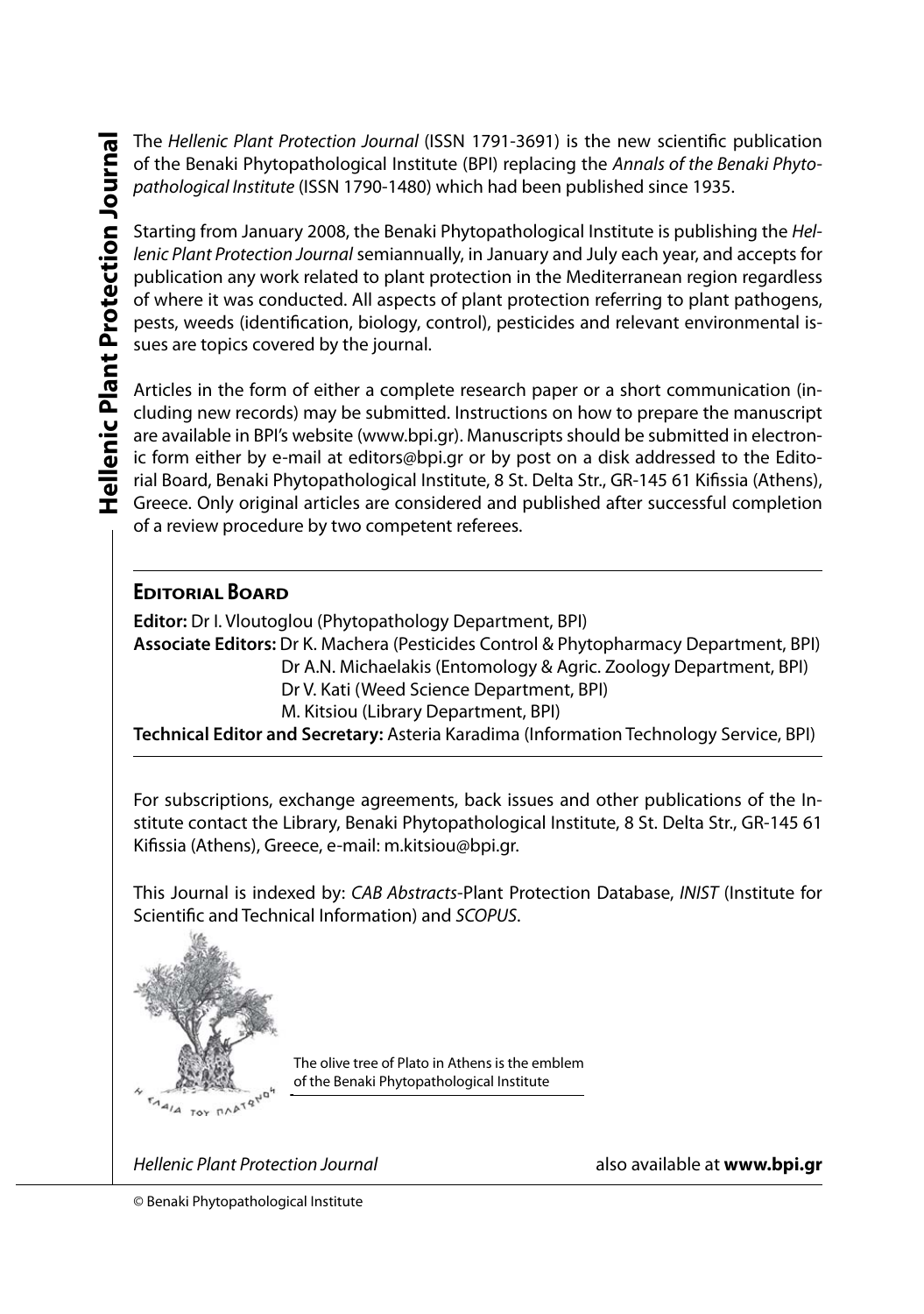# REVIEW ARTICLE

# **Uncertainty and sensitivity analysis for models used in pest risk analysis**

#### D. Makowski

**Summary** Quantitative models have several advantages compared to qualitative methods for pest risk analysis; quantitative models do not require the definition of categorical ratings and can be used to compute numerical probabilities of entry and establishment, and to quantify spread and impact. However, quantitative models include several sources of uncertainty that need to be taken into account by risk assessors. In this paper, we review the four main sources of uncertainty in models used for pest risk analysis, namely input variables, parameter values estimated from expert knowledge, parameter values estimated from data and equations. We discuss the practical interest of uncertainty and sensitivity analysis for pest risk assessors. Uncertainty analysis consists in describing the different uncertain elements of a model, and deducing an uncertainty distribution for each output variable rather than a single value. The aim of sensitivity analysis is to determine how sensitive the output of a model is with respect to elements of the model which are subject to uncertainty. Uncertainty analysis typically comprises three main steps: i) definition of uncertainty ranges and/or of probability distributions for uncertain model elements, ii) generation of values of the uncertain model elements, iii) model output computation and description of model output distribution. Sensitivity analysis includes another step to compute sensitivity indices (step iv). When several model equations are available for predicting a given quantity of interest, a further step is to analyse uncertainty about model equations using specific techniques. Several methods were illustrated in a case study on Sclerotinia sclerotiorum. Results showed that a moderate uncertainty on parameter values can induce a large uncertainty on model output.

Additional keywords: biological invasion, model prediction, model selection

# **Introduction**

Risk analysis includes a series of steps from initiation, through qualitative or quantitative assessments of risk, to the resultant management decisions. It also includes communications with stakeholders throughout the process. In plant health, Pest Risk Analysis (PRA) consists of the assessment of the probabilities of entry and establishment of an invasive species, the magnitude of the impact resulting from an invasive species, and of management options. Both quantitative and qualitative methods have been

INRA, UMR 211 INRA AgroParisTech 78850 Thiverval-Grignon, France e-mail: david.makowski@grignon.inra.fr

used for PRA. Qualitative methods based on scoring systems are a primary choice for assessing risk in plant health but, in several cases, quantitative models have been developed and used in PRA (e.g. Stansbury et al., 2002; Peterson et al., 2009).

Qualitative methods for PRA are based on categorical ratings (e.g. low, moderate, high) and the use of such ratings may lead to problems of consistency due to inaccurate definitions of ratings. Qualitative methods also make the computation of an overall risk level difficult because categorical ratings can be combined using many different techniques which may lead to different conclusions (Holt, 2006). In addition, the performance of qualitative PRA methods depends on the technique chosen for combining cat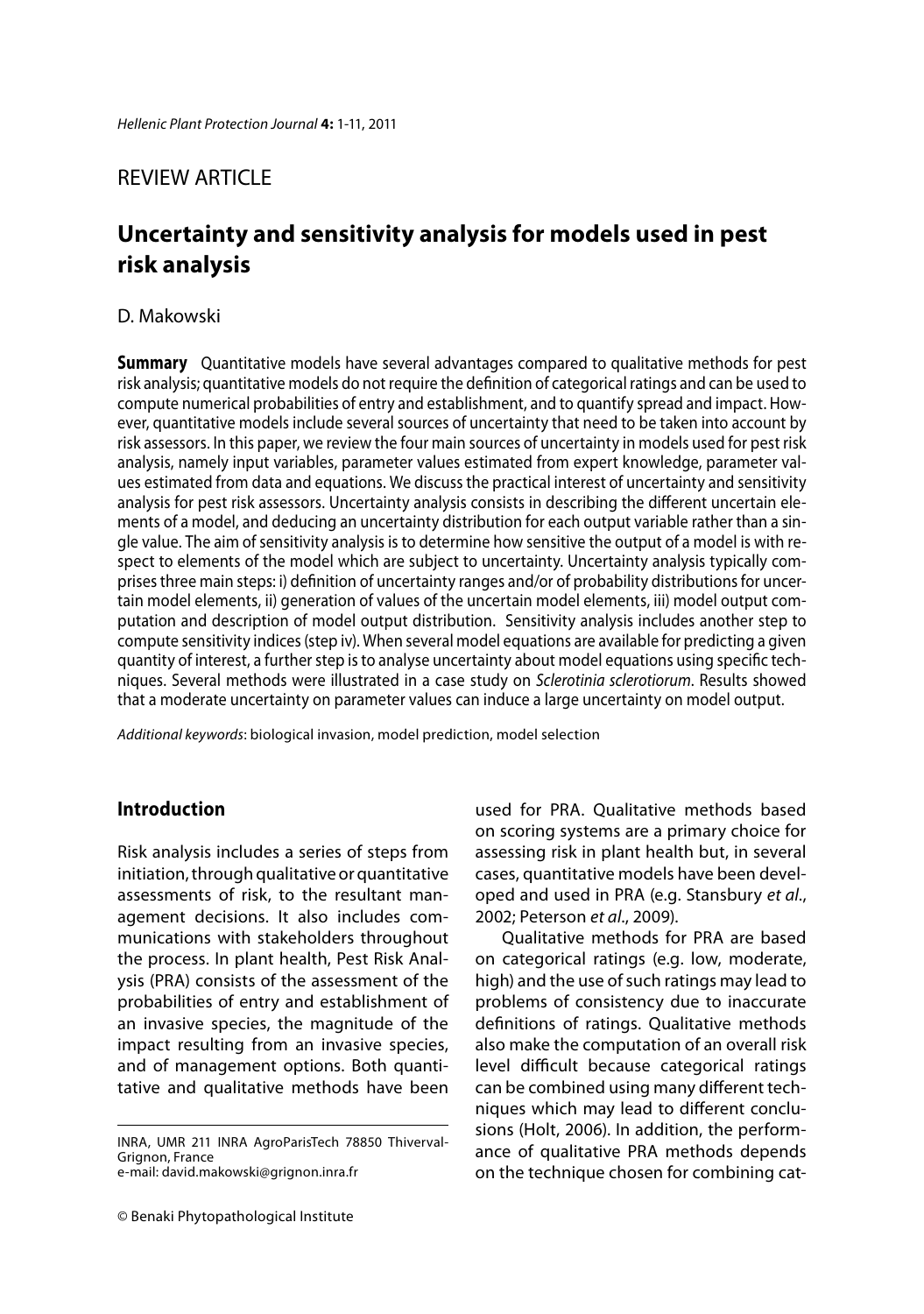egorical rating (e.g. sum, multiplication) as shown by Makowski and Mittinty (2010).

The use of quantitative models has several advantages compared to qualitative methods for pest risk analysis. Quantitative models do not require the definition of categorical ratings and can be used to compute numerical probabilities of entry and establishment, and to quantify spread and impact (EFSA, 2008a). Quantitative models can also be used to assess and select qualitative scoring systems for PRA (Makowski and Mittinty, 2010).

Quantitative models are generally not used to perform full PRA, but rather to estimate some elements of PRA like probability of entry, probability of establishment, spread, or impact. Several probabilistic models have been developed to predict probability of entry of pests through imported commodities (e.g. Roberts et al., 1998). A great diversity of models has been used to assess the risk of establishment of pest from bioclimatic variables: statistical models (e.g. Roura-Pascual et al., 2009), models based on machine learning techniques (e.g. Phillips et al., 2006), models taking into account the ecological processes involved in biological invasion like Climex (Young et al., 1999) and NAPPFAST (Magarey et al., 2007). Epidemiological models have been developed to assess risk of spread and impact (Stansbury et al., 2002).

These models are powerful tools, but they include several sources of uncertainty that need to be taken into account by risk assessors and communicated to decision makers. In this paper, we review the main sources of uncertainty in models used for PRA, and discuss the practical interest of uncertainty and sensitivity analysis for pest risk assessors. The paper is organized as follows: Sources of uncertainty in models used for PRA are presented in section 1. The objectives of uncertainty and sensitivity analysis are presented in section 2 and the main steps of these two types of analysis are described in section 3. Finally, a case study is presented in section 4.

## **1. Origins of uncertainty in models used for pest risk analysis**

Models used for PRA can include up to four sources of uncertainty, namely input variables, parameter values estimated from expert knowledge, parameter values estimated from data, and equations. Input variables correspond to variables whose values vary between sites and/or year and can be measured. Climatic variables, such as temperature annual range or annual precipitation, are typical examples of input variables. Climatic variables can be measured from weather stations, but their values are often imperfectly known due to error of measurement or due to the absence of weather station in the sites of interest. Climate change can also increase uncertainty (Araujo and New, 2006; EFSA, 2008a).

Parameters correspond to model components whose values cannot be directly measured but need to be estimated from expert knowledge, from data, and from both expert knowledge and data. When parameters are estimated from expert knowledge, the accuracy of the estimates depends on expert bias and on the method used for expert knowledge elicitation (O'Leary et al., 2008). When parameters are estimated from data, the accuracy of the parameter estimates depends on the estimation technique and on the quality of the dataset. Consider, for example, models used for mapping invasive species distribution from bioclimatic variables. These models include parameters that need to be estimated from a set of species presence records and, if possible, from a set of species absence data (Vaclavik and Meentemeyer, 2009). It was shown that the performances of these models were related to the size of the datasets and to the reliability of presence and absence data (Wisz et al., 2008; Vaclavik and Meentemeyer, 2009; Giovanelli et al., 2010).

Model equation is another source of uncertainty. Several alternative models may be available for a given practical problem, especially for predicting invasive species distribution (Roura-Pascual et al., 2009). In such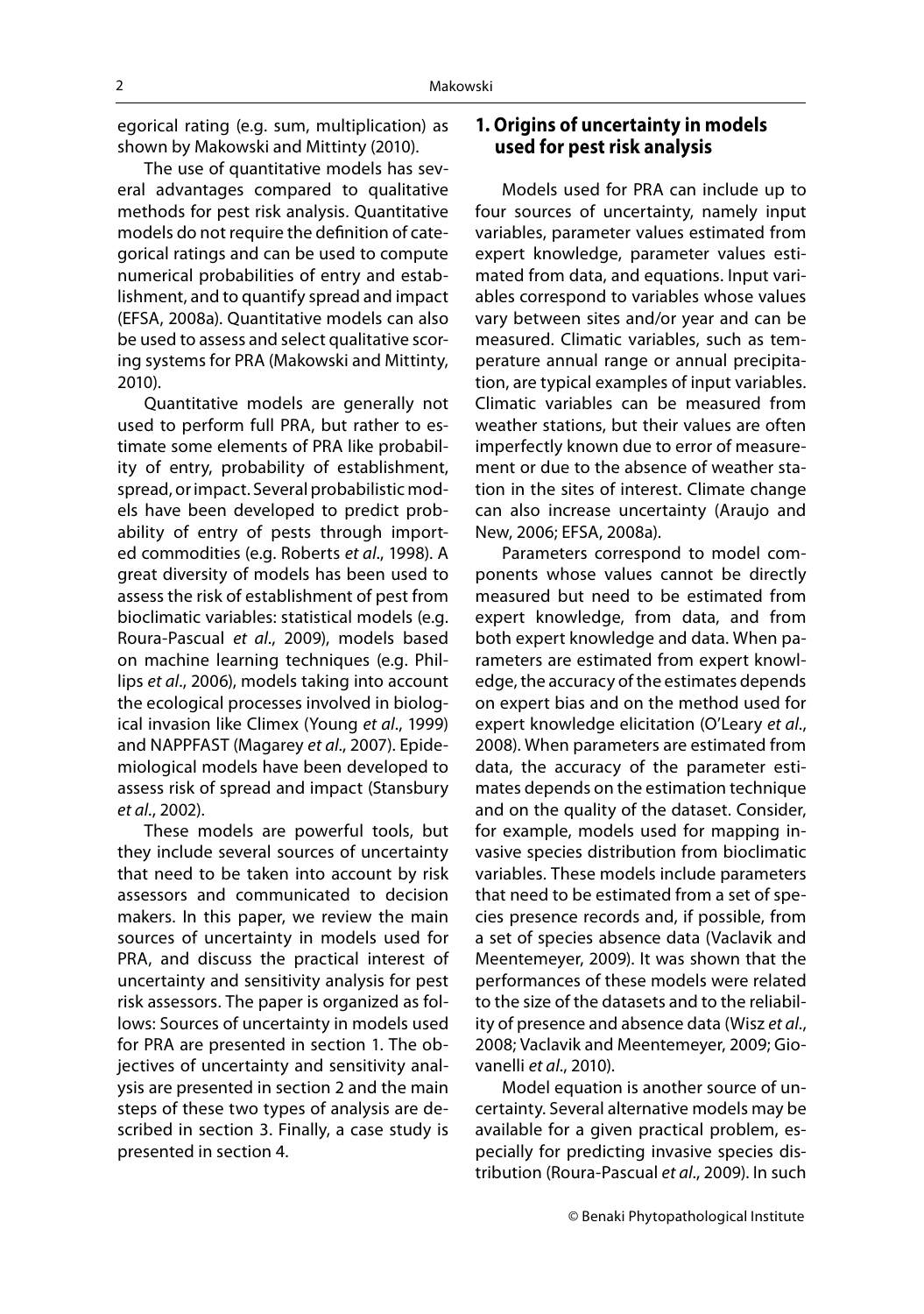cases, the traditional approach is to take a model selection process to find the best model from which one makes practical applications. Several criteria have been proposed for selecting models using a test dataset (e.g. Smith et al., 1999; Townsend Peterson et al., 2008). However, potential problems have been recognized by statisticians. An important concern is that the uncertainty in model selection is basically ignored once a final model is found (Chatfield, 1995; Draper, 1995). Final estimation, interpretation of the parameter values, and model predictions are generally based on the selected model only. In some cases, the instability of the result of a selection process is high; Yuan and Yang (2005) showed that, when the model errors are large, a selection process is likely to lead to a completely different selected model when a slightly different dataset is used. The selected model may also depend on the criterion used for model selection and, as shown by Townsend Peterson et al. (2008) and by Lobo et al. (2008), there is no consensus in the scientific community on the best criterion for selecting models for predicting biological invasion. For all these reasons, it is never sure that the selected model is the most appropriate one for practical applications.

### **2. Objectives of uncertainty and sensitivity analysis**

Uncertainty analysis consists in evaluating quantitatively uncertainty in model components (input variables, parameters, equations) for a given situation, and deducing an uncertainty distribution for each output variable rather than a single value (Vose, 2000; Monod et al., 2006). It can be used, for instance, to compute the probability of an output variable of interest (e.g. number of spores entering in a given area) to exceed some threshold (e.g. Peterson et al., 2009). Uncertainty analysis is a key component of model-based risk analysis because it provides risk assessors and decision makers with information about the accuracy of model outputs. In pest risk analysis, uncertainty analysis was used by several authors to estimate probability of entry and establishment (Stansbury et al., 2002; Peterson et al., 2009; Yen et al., 2010), spread of invasive species (Koch et al., 2009), and to assess efficiency of management options (Yen et al., 2010).

The aim of sensitivity analysis (SA) is to determine how sensitive the output of a model is with respect to elements of the model which are subject to uncertainty. For dynamic models, sensitivity analysis is closely related to the study of error propagation. As in SA, input variables and parameters have the same role, uncertain input variables and parameters will be further denoted as uncertain factors. Two types of sensitivity analysis are usually distinguished, local sensitivity analysis and *global* sensitivity analysis (Saltelli et al., 2000). Local SA focuses on the local impact of uncertain factors on model outputs and is carried out by computing partial derivatives of the output variables with respect to the input factors. With this kind of methods, the uncertain factors are allowed to vary within small intervals around nominal values, but these intervals are not related to the uncertainty in the factor values. Contrary to local SA, global SA considers the full domain of uncertainty of the uncertain model factors. In global SA, the uncertain factors are allowed to vary within their whole ranges of variation.

Sensitivity analysis may have various objectives, such as:

- to study relationships between model outputs and model inputs;
- to identify which input factors have a small or a large influence on the output;
- to identify which input factors need to be estimated or measured more accurately;
- to detect and quantify interaction effects between input factors;
- to determine possible simplification of the model;

In pest risk analysis, sensitivity analysis techniques were used to study the sensitivity of spatial model predictions to input factor values (Koch et al., 2009) and to data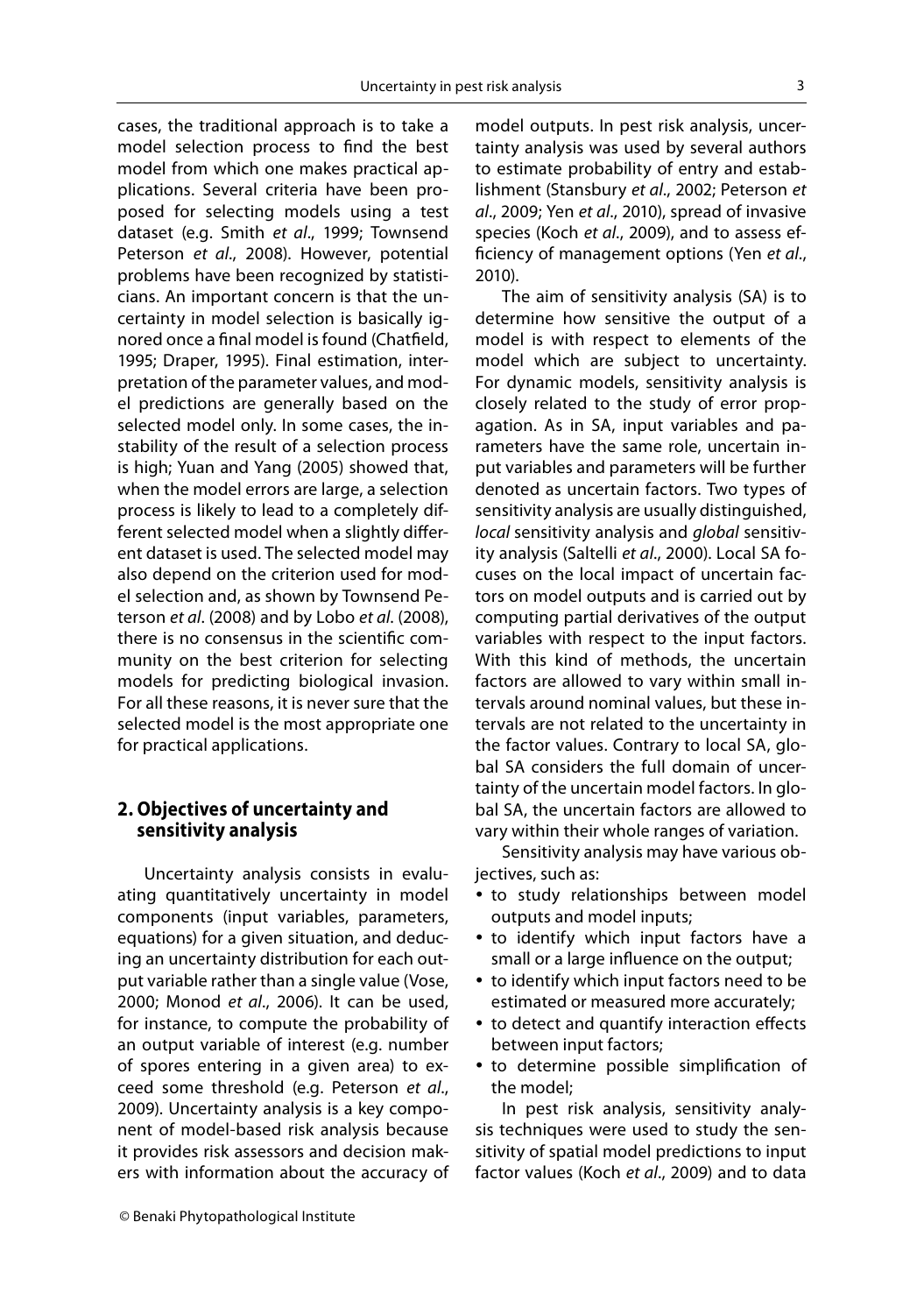used for parameter estimation (Vaclavik and Meentemeyer, 2009). Sensitivity was also used to identify the most important factors influencing the predicted efficiencies of different management options (Stansbury et al., 2002; Roura-Pascual et al., 2010).

#### **3. Main steps for uncertainty and sensitivity analysis**

Uncertainty analysis typically comprises three main steps: (i) definition of uncertainty ranges and/or of probability distributions for uncertain model input factors, (ii) generation of values for the uncertain input factors, (iii) model output computation and description of model output distribution. Sensitivity analysis includes another step to compute sensitivity indices (step iv). Finally, when several model equations are available for predicting a given quantity of interest, a further step is to analyse uncertainty about model equations using specific techniques. All these steps are detailed below.

#### **3.1. Step (i). Uncertainty ranges and probability distributions for uncertain input factors**

Uncertainty in an input factor can be described in different ways. It is often described by the most likely factor value plus or minus a given percentage (e.g. Koch et al., 2009) or it is specified through a discrete or continuous probability distribution over a range of possible values. Among probability distributions, the uniform distribution, which gives equal weight to each value within the uncertainty range, is commonly used in uncertainty and sensitivity analysis when the main objective is to understand model behaviour.

More flexible probability distributions are sometimes needed to represent the input uncertainty. When the input corresponds to a discrete variable (e.g. number of imported consignments, number of successful entries, etc.), discrete probability distribution (e.g. Poisson distribution) is often appropriate (e.g. Yen et al., 2010). Among continuous distributions, the well-known Gaussian distribution is often convenient since it requires only the specification of a mean value and a standard deviation. It is often replaced by the truncated Gaussian distribution, triangular, or by beta distributions, which give upper and lower bounds to the possible values (e.g. Peterson et al., 2009: Yen et al., 2010). When the distribution should be asymmetric, for example when input factors are likely to be near zero, lognormal, triangular, or beta distributions offer a large range of possibilities (e.g. Peterson et al., 2009).

Probability distributions can be derived from expert knowledge and/or from experimental data. Bayesian statistics now offer a variety of methods and algorithms to derive probability distributions by combining expert knowledge and data (e.g. Gelman et al., 2004).

#### **3.2. Step (ii). Generation of values of uncertain factors**

Monte Carlo sampling is a popular method for generating representative samples from uncertain factor distributions. In Monte Carlo sampling, the samples are drawn independently, and this approach provides unbiased estimates of the expectation and variance of each output variable. Other alternative sampling techniques like Latin Hypercube can be used. It is also possible to generate combinations of values of uncertain factors by using experimental designs like, for example, complete factorial designs. This approach was used by EFSA (2008b) to combine minimum, maximum, and most likely values of several uncertain input factors.

## **3.3. Step (iii). Model output computation and description of the model output distribution**

This step may be difficult to carry out when computation of model output is timeconsuming. With some very complex models, the number of samples generated at the previous step must be set equal to a small value due to computation time constraint.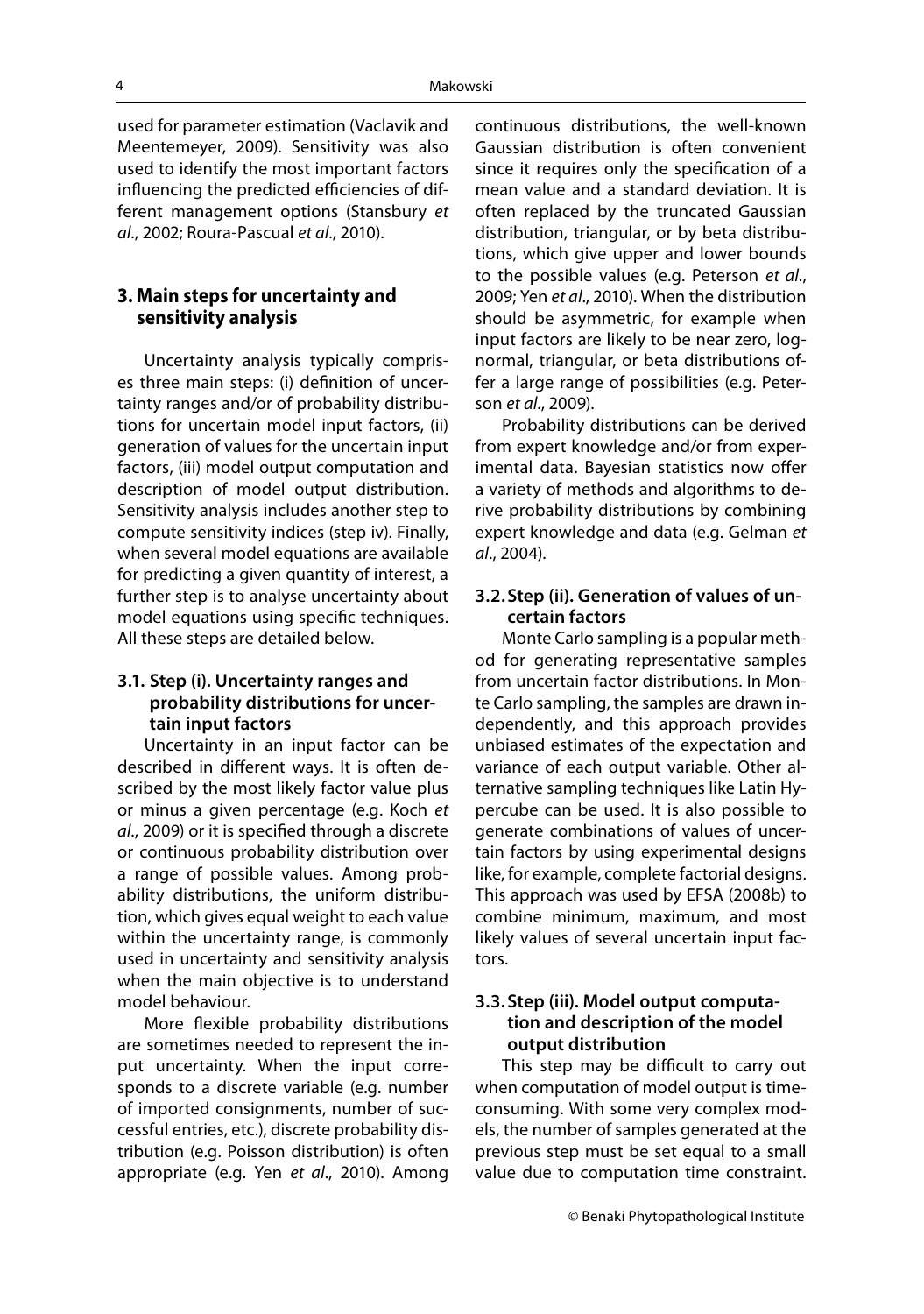On the contrary, computation is straightforward for models that are less complex and less computationally intensive.

Output values can be presented in different ways. In general, it is not appropriate to present all the computed model outputs because the number of computed values is generally very high (i.e. several thousands). The recommended approach is to summarize the output distributions by calculating several key parameters such as mean, median, standard deviation, coefficient of variation, several extreme percentiles (1%, 5%, 10%, 90%, 95%, 99%). It is also useful to show some graphical presentations of the computed model outputs, like histograms and cumulative probability distributions. All these techniques have been applied in several quantitative risk assessments (e.g. Koch et al., 2009; Peterson et al., 2009). When the model includes several output variables, it is useful to analyse the relationships between these variables by drawing scatter plots or by computing correlation coefficients.

## **3.4. Step (iv). Computation of sensitivity indices**

Sensitivity of model output to an uncertain factor is commonly studied by using simple graphical presentation of model outputs versus model inputs (e.g. Koch et al., 2009; Giovanelli et al., 2010). This approach is useful but not sufficient to assess and compare the influence of the different input factors in a quantitative way. It is recommended to compute sensitivity indices for all the uncertain factors in order to rank these factors according to their influence on the outputs.

A sensitivity index is a measure of the influence of an uncertain factor on a model output variable. Factors whose values have a strong effect on the model are characterized by high sensitivity indices. Non-influential factors are characterized by low sensitivity indices. Sensitivity indices can thus be used to rank uncertain factors and identify those which should be measured or estimated more accurately.

A great diversity of sensitivity indices

has been proposed (e.g. Saltelli et al., 2000). In local SA, sensitivity indices are based on derivative calculation and correspond to the slopes of the model output in the input factor space at a given set of values. In global SA, sensitivity indices can be computed using a variety of techniques like ANOVA, correlation between input factors and model outputs, Fourier series, Monte Carlo simulations, etc. (Saltelli et al., 2000). Sensitivity indices can be computed using statistical software (e.g. the package sensitivity of the statistical software R http://cran.r-project. org/web/packages/sensitivity/index.html) or more specialized software, such as Simlab (http://simlab.jrc.ec.europa.eu/), @Risk, or Crystal ball. Examples of calculation of ANO-VA-based sensitivity indices in quantitative pest risk assessment can be found in EFSA (2008b). Examples of correlation-based sensitivity indices are provided in the case study presented at the end of this paper.

#### **3.5. Specific methods for analysing uncertainty in model equations**

Many models are now available for estimating risk of entry, establishment, and spread. In some cases, it is difficult to choose the most appropriate model for a given question. For example, five different models were used to map invasive species distribution by Roura-Pascual et al. (2009) and these models led to different predictions generating uncertainty about the potential distributional area.

Two approaches have been proposed to deal with this uncertainty, model comparison and model mixing. The latter approach is also called consensual predictions or ensemble forecasting. Model comparison aims at assessing several candidate models in order to select the model with the best predictive performance. Several criteria have been proposed to assess models for predicting invasion (e.g. Smith et al., 1999; Townsend Peterson et al., 2008) and the most popular criterion is probably the area under the Receiver Operating Characteristic (ROC) curve, which measures the ability of models to discriminate presence and absence locations.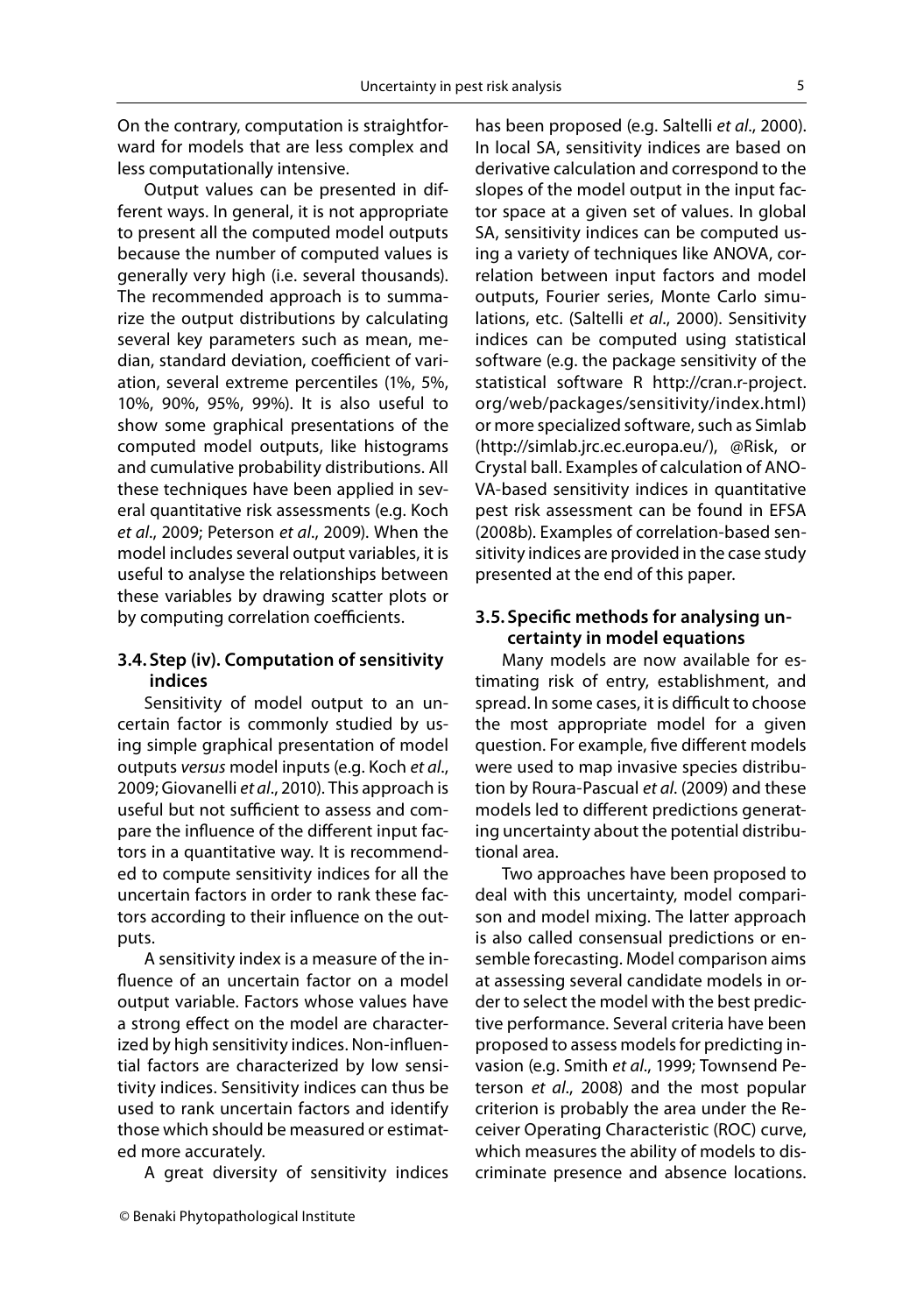A limitation of model comparison is that, in some cases, several models show similar performance (e.g. Hernandez et al., 2006; Roura-Pascual et al., 2009). Another issue is that reliable data are not always available. Model selection is then somewhat arbitrary.

Several statisticians emphasised that, in some cases, it is better to mix all models than to use the single selected model. The basic idea is to use a weighted sum of the individual model predictions instead of the prediction derived from the single 'best' model. Several methods were developed to estimate the weight associated to each model from a training dataset (Buckland et al., 1997; Hoeting et al., 1999; Yang, 2003; Raftery et al., 2005; Yuan and Yang, 2005). These methods can be applied to a great diversity of models, linear, logistic, nonlinear, or dynamic models (Raftery et al., 1997; Viallefond et al., 2001; Raftery et al., 2005), and statistical packages are now available to implement them. See, for example, the BMA R package available at http://cran.rproject.org/web/packages/BMA/index.html and the MMIX R package available at http:// cran.r-project.org/web/packages/MMIX/index.html. Both can be freely downloaded and applied using the R statistical software.

Model-mixing methods can improve the accuracy of model predictions and give more realistic confidence intervals (Chatfield, 1995; Draper, 1995). According to a recent statistical study (Yuan and Yang, 2005), model-mixing is better than selection when the model errors are large. Recently, model-mixing methods have been applied for mapping species distribution (Araujo and New, 2006; Marmion et al., 2009) and biological invasion (Roura-Pascual et al., 2009). It is likely that this approach will be more frequently applied in the future.

#### **4. Case study**

In this section, we present a simple case study to show how uncertainty and sensitivity analysis can be used in practice. We consider the simple generic infection model for foliar fungal plant pathogens defined by Magarey et al. (2005):

$$
W = \min\left\{W_{\max}, \frac{W_{\min}}{f(T)}\right\}
$$

and

$$
f(T) = \left(\frac{T_{\text{max}} - T}{T_{\text{max}} - T_{opt}}\right) \left(\frac{T - T_{\text{min}}}{T_{opt} - T_{\text{min}}}\right)^{(T_{opt} - T_{\text{min}})/(T_{\text{max}} - T_{opt})}
$$

if  $T_{\text{min}} \leq T \leq T_{\text{max}}$  and zero otherwise

where  $T$  is the mean temperature during wetness period (°C), W is the wetness duration required to achieve a critical disease intensity (5% disease severity or 20% disease incidence) at temperature T.  $T_{min}$ ,  $T_{out}$ ,  $T_{max}$  are minimum, optimal, and maximum temperatures for infection, respectively,  $W_{\text{min}}$  and  $W_{\text{max}}$  are minimum and maximum possible wetness duration requirements for critical disease intensity, respectively. This model was used to compute the wetness duration requirement as a function of the temperature for many species and was included in a disease forecast system (Magarey et al., 2005; 2007).

 $T_{min}$ ,  $T_{opt}$ ,  $T_{max}$ ,  $W_{min}$  and  $W_{max}$  are five species-dependent parameters whose values were estimated from experimental data and expert knowledge for different foliar pathogens (e.g. Magarey et al., 2005; EFSA 2008b). However, for some species, these parameters are uncertain due to the limited availability of data (Magarey et al., 2005) and, in such cases, it is important to perform uncertainty and sensitivity analysis.

In this case study, uncertainty and sensitivity analysis techniques were applied to the generic infection model defined above for infection of bean foliage by the fungal pathogen Sclerotinia sclerotiorum. All computations were done using the freely available statistical software R (http://cran.r-project.org/). Parameter values reported by Magarey et al. (2005) for this pathogen are  $T_{\text{min}}$ =1°C,  $T_{\text{opt}}$ =25°C,  $T_{\text{max}}$ =30°C,  $W_{\text{min}}$ =48 h and  $W_{\text{max}}$ =144 h but, according to the authors, there is uncertainty about these values. The response curve of W vs. T obtained with the estimated parameter values is presented in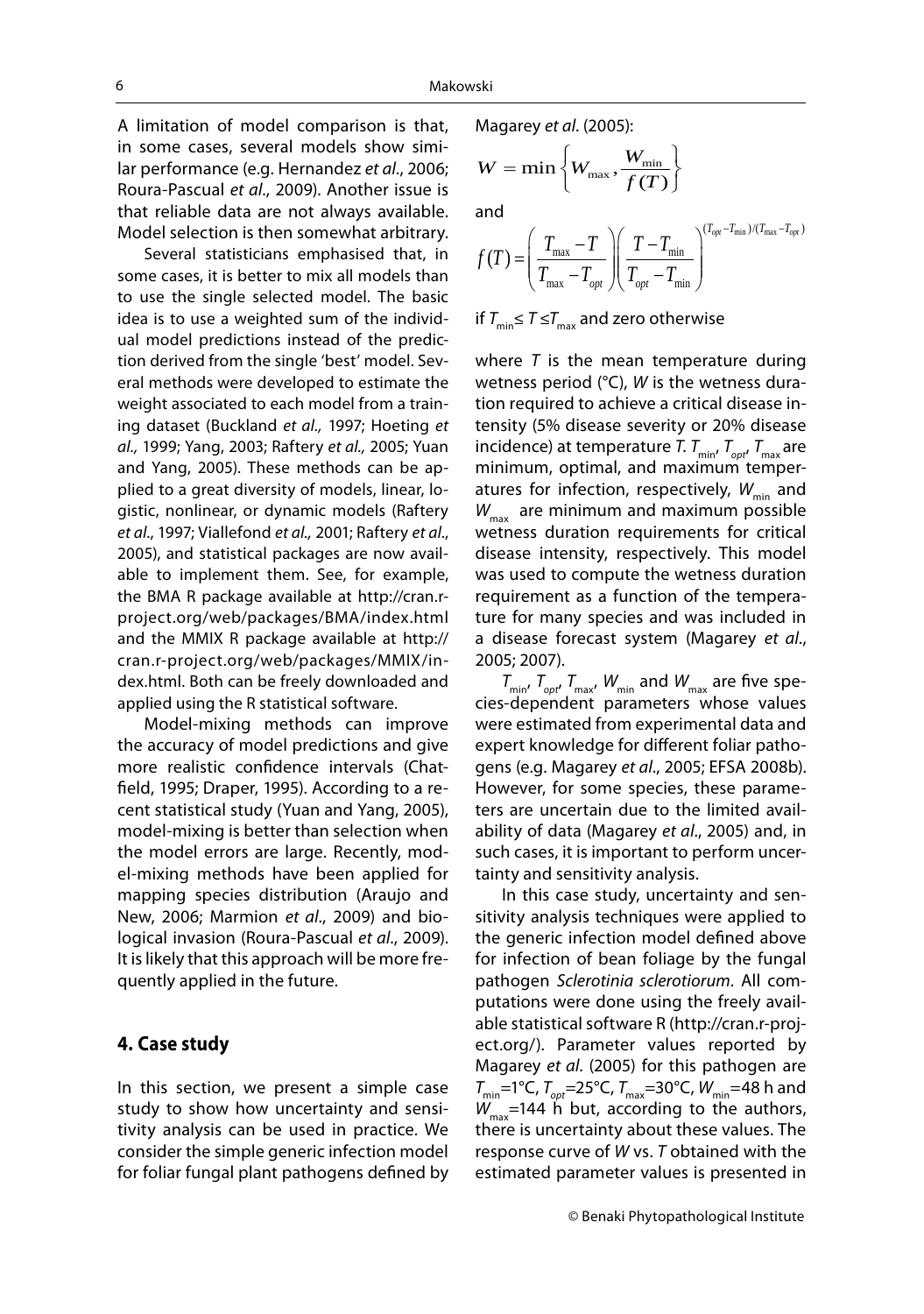Figure 1A.

Uncertainty about parameter values was described here by uniform distributions defined with lower and upper bounds set equal to  $\pm$  20% of the estimated parameter values reported by Magarey et al. (2005):  $T_{\scriptscriptstyle{\text{min}}}\!\sim\!Unif(0.8,\,1.2),\, T_{\scriptscriptstyle{\text{max}}}\!\sim\!Unif(24,\,36),\, T_{\scriptscriptstyle{\text{opt}}}\!\sim\!Unif(0.8,\,1.2),$ (20, 30), W<sub>min</sub>~Unif(38.4, 57.6), W<sub>max</sub>~Unif (115.2, 172.8). The choice of  $\pm$ 20% was done here in order to study the consequence of a moderate uncertainty (the coefficient of variation of the uniform distribution was equal to 28%) on the model output. Other choices are of course possible.

Ten thousands parameter values were randomly generated from the uniform distributions defined above by Monte Carlo

sampling. Due to an overlap of the distributions of  $T_{opt}$  and  $T_{max}$ , a constraint on parameter values was considered at this step in order to satisfy  $T_{max} > T_{opt}$ . The 10,000 corresponding responses of W vs. T were computed and a sample of 20 out of the 10,000 response curves was displayed in Figure 1B for illustration. The distribution of the 10,000 response curves was summarized in Figure 1C by the percentiles 1%, 10%, 50% (median), 90%, 99%. The results showed that the uncertainty was more important when the temperature during the wetness period T was close to 25°C i.e. the estimated optimal temperature for the fungus (Figure 1C). The distribution of W obtained for T=25°C was skewed (Figure 1D); the median was equal to



Figure 1. Predicted wetness duration requirements for infection of bean foliage by Sclerotinia sclerotiorum. A: Predictions obtained with the parameter values reported by Magarey et al. (2005). B: Sample of 20 response curves generated by Monte Carlo simulation. C: Percentiles 1%, 10%, 50%, 90% and 99% of the 10,000 simulated wetness duration requirements in function of the temperature. D: Distribution of the 10.000 simulated wetness duration requirements for  $T=25^{\circ}$ C.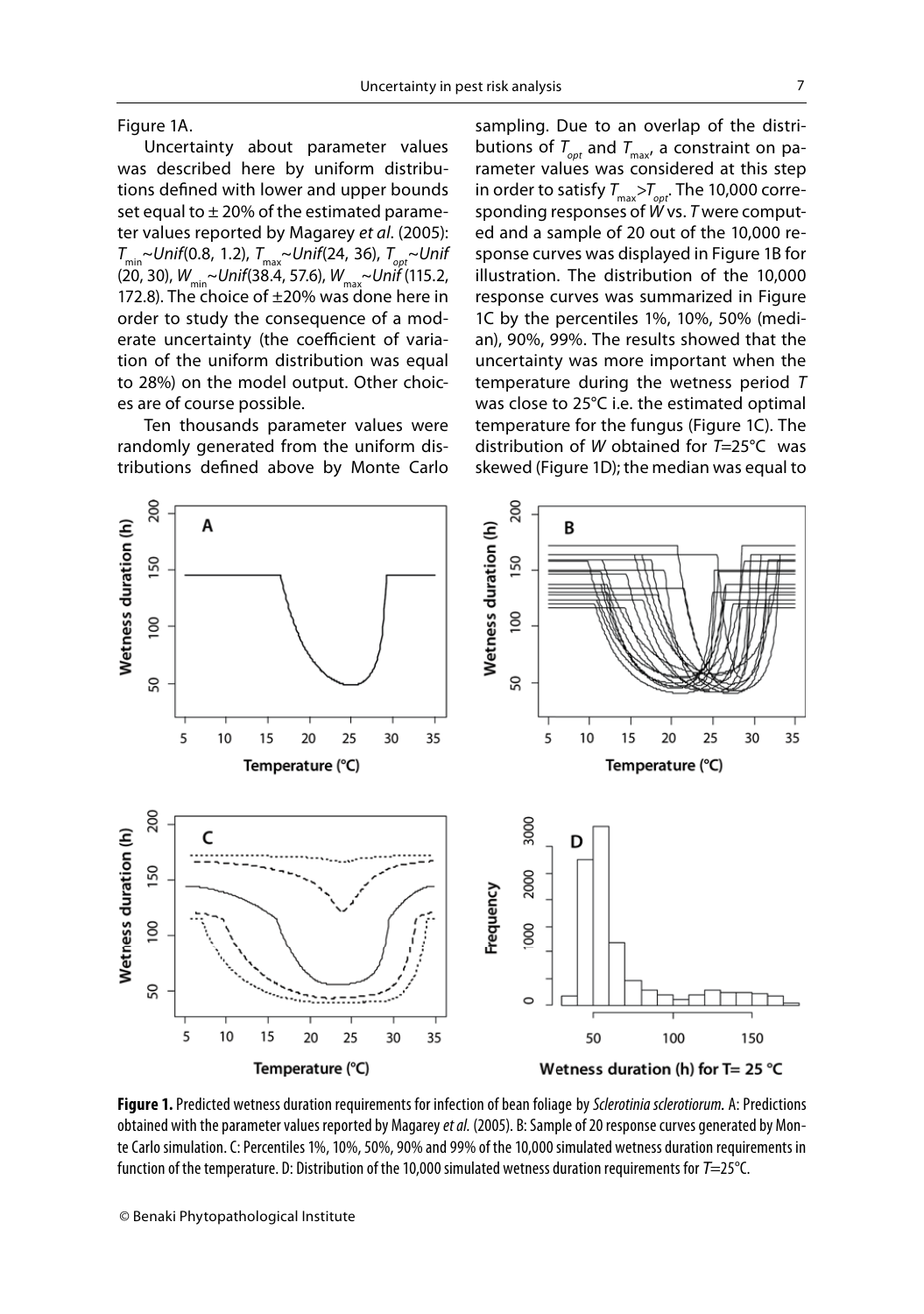56 h, the 10% percentile was equal to 43.9 h and the 90% percentile was equal 128.7 h. The high coefficient of variation of the distribution of  $W$  (47%) and the large difference between the 10% and 90% percentiles showed that a moderate uncertainty on parameter values (±20% around the estimated values) can induce a large uncertainty about wetness duration requirement for infection.

In order to identify the main sources of uncertainty, sensitivity indices were computed for the five model parameters for several temperatures T. Sensitivity of the model output W to parameter values were measured by calculating correlations between W and parameter values using the 10,000 Monte Carlo simulations. Results are shown in Figure 2 for all parameters in function of T. A correlation close to +1 or -1 indicates a strong influence of the parameter on the model output. A correlation close to zero indicates that the parameter is not influential. More sophisticated sensitivity indices could had been computed (Saltelli et al., 2000), but correlation-based indices were considered here because of their simplicity and intuitive interpretation.

Figure 2 showed that correlation be-



Figure 2. Sensitivity indices for the five model parameters in function of the temperature. Sensitivity indices correspond to correlations between parameter values and wetness duration requirement estimated from 10,000 Monte Carlo simulations.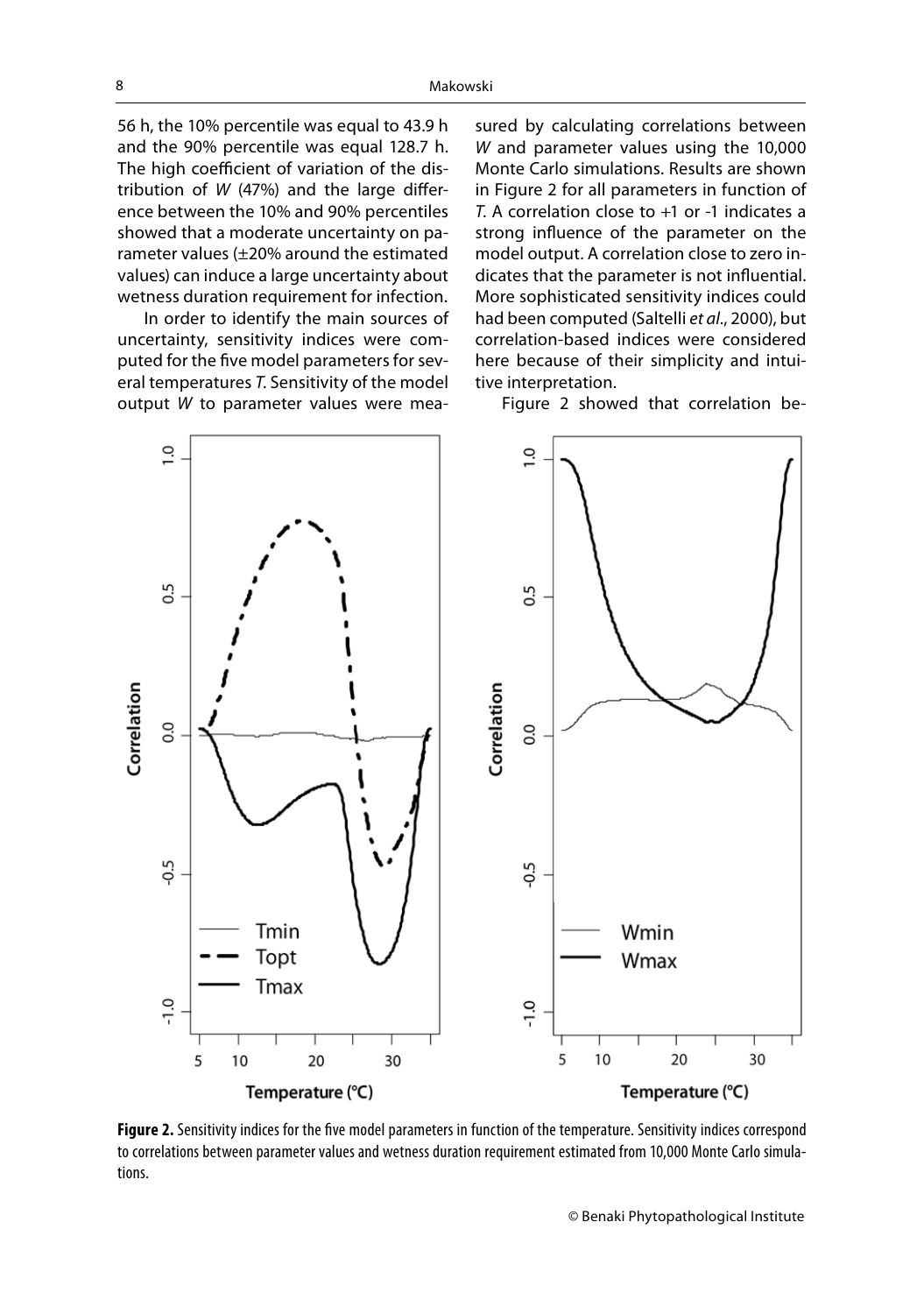tween  $W$  and the parameters  $\mathcal{T}_{\mathsf{min}}$  and  $W_{\mathsf{min}}$ was always close to zero for all temperatures. This result showed that the model output is not sensitive to the values of these two parameters. The parameter  $T_{opt}$  had a strong and positive effect on W for temperature in the range 15-20°C, and a strong and negative effect for temperature in the range 27-32°C. Its effect was negligible for extreme temperatures i.e. when  $T$  was close to 5°C or to 35°C and when T was close to 25°C. The parameter  $T_{\text{max}}$  had a negative effect on W, but its effect was negligible for extreme temperatures. When T was close to 5°C or to 35°C, the model output was sensitive to only one parameter:  $W_{\text{max}}$ . This sensitivity analysis thus reveals that the model output is sensitive to three parameters  $T_{opt}$ ,  $T_{max}$  and  $W_{max}$ and that the effect of these parameters is strongly dependent on the temperature.

This work was partly funded by the European Project PRATIQUE (7<sup>th</sup> Framework Programme for Research and Technological Development). The author thanks the Panel on Plant Health of the European Food Safety Authority (EFSA) for useful discussions.

#### **Literature cited**

- Araujo, M.B. and New, M. 2006. Ensemble forecasting of species distributions. Trend in Ecology and Evolution, 22: 42-47.
- Buckland, S.T., Burnham, K.P. and Augustin, N.H. 1997. Model selection: an integral part of inference. Biometrics, 53: 603-618.
- Chatfield, C. 2005. Model uncertainty, data mining, and statistical inference. Journal of the Royal Statistical Society: Series A, 158: 419-466.
- Draper, D. 2005. Assessment and propagation of model uncertainty. Journal of the Royal Statistical Society: Series A, 57: 45-97.
- EFSA. 2008a. Pest Risk Assessment. Science in support of phytosanitary decision-making in the European Community. EFSA Scientific Colloquium Summary Report 10, Parma.
- EFSA. 2008b. Scientific opinion of the Panel on Plant Health on a request from the European Commission on Guignardia citricarpa Kiely. The EFSA Journal, 925: 1-108.
- Gelman, A., Carlin, J.B. and Stern, H.S. 2004. Bayesian data analysis. 2nd edition. Chapman & Hall/CRC.
- Giovanelli, J.G.R., Ferreira de Siqueira, M., Haddad, C.F.B. and Alexandrino, J. 2010. Modeling a spatially restricted distribution in the Neotropics: how the size of calibration area affects the performance of five presence-only methods. Ecological modeling, 221: 215-224.
- Hernandez, P.A., Graham, C.H., Master, L.L. and Albert, D.L. 2006. The effect of sample size and species characteristics on performance of different species distribution modelling methods. Ecography, 29: 773-785.
- Hoeting, J.A., Madigan, D., Raftery, A.E. and Volinsky, C.T. 1999. Bayesian model averaging: a tutorial. Statistical Science, 14: 382-417.
- Holt, J. 2006. Score averaging for alien species risk assessment: a probabilistic alternative. Journal of Environmental Management, 81: 58-62.
- Koch, F.H., Yemshanov, D., McKenney, D.W. and Smith, W.D. 2009. Evaluating critical uncertainty thresholds in a spatial model of forest pest invasion risk. Risk Analysis, 29: 1227-1241.
- Lobo, J.M., Jiménez-Valverde, A. and Real, R. 2008. AUC: a misleading measure of the performance of predictive distribution models. Global Ecology and Biogeography, 17: 145-151.
- Magarey, R.D., Borchert, D.M., Fowler, G.L, Sutton, T.G., Colunga-Garcia, M., and Simpson, J.A. 2007. NAPPFAST, an Internet System for the Weatherbased Mapping of Plant Pathogens. Plant Disease, 91: 336-445.
- Magarey, R.D., Sutton, T.B. and Thayer, C.L. 2005. A simple generic infection model for foliar fungal plant pathogens. Phytopathology, 95: 92-100.
- Makowski, D. and Mittinty, M.N. 2010. Comparison of scoring systems for invasive pests using ROC analysis and Monte Carlo simulations. Risk analysis, 30: 906-915.
- Marmion, M., Parviainen, M., Luoto, M., Heikkinen, R.K. and Thuiller, W. 2009. Evaluation of consensus methods in predictive species distribution modelling. Diversity and Distribution, 15: 59-69.
- Monod, H., Naud, C. and Makowski, D. 2006. Uncertainty and sensitivity analysis for crop models. In Wallach, D., Makowski, D. and Jones, J. (eds). Working with dynamic crop models. Elsevier, p. 55-100.
- O'Leary, R. A., Low Choy, S., Kynn, M., Denham, R., Martin, T., Murray, J., and Mengersen, K. 2008. Comparison of three expert elicitation methods for logistic regression on predicting the presence of the threatened brush-tailed rock-wallaby Petrogale penicillata. Environmetrics, 20: 379- 398.
- Peterson, G.L., Whitaker, T.B., Stefanski, R.J., Podleckis, E.V., Phillips, J.G., Wu, J.S. and Martinez, W.H. 2009. A risk assessment model for importation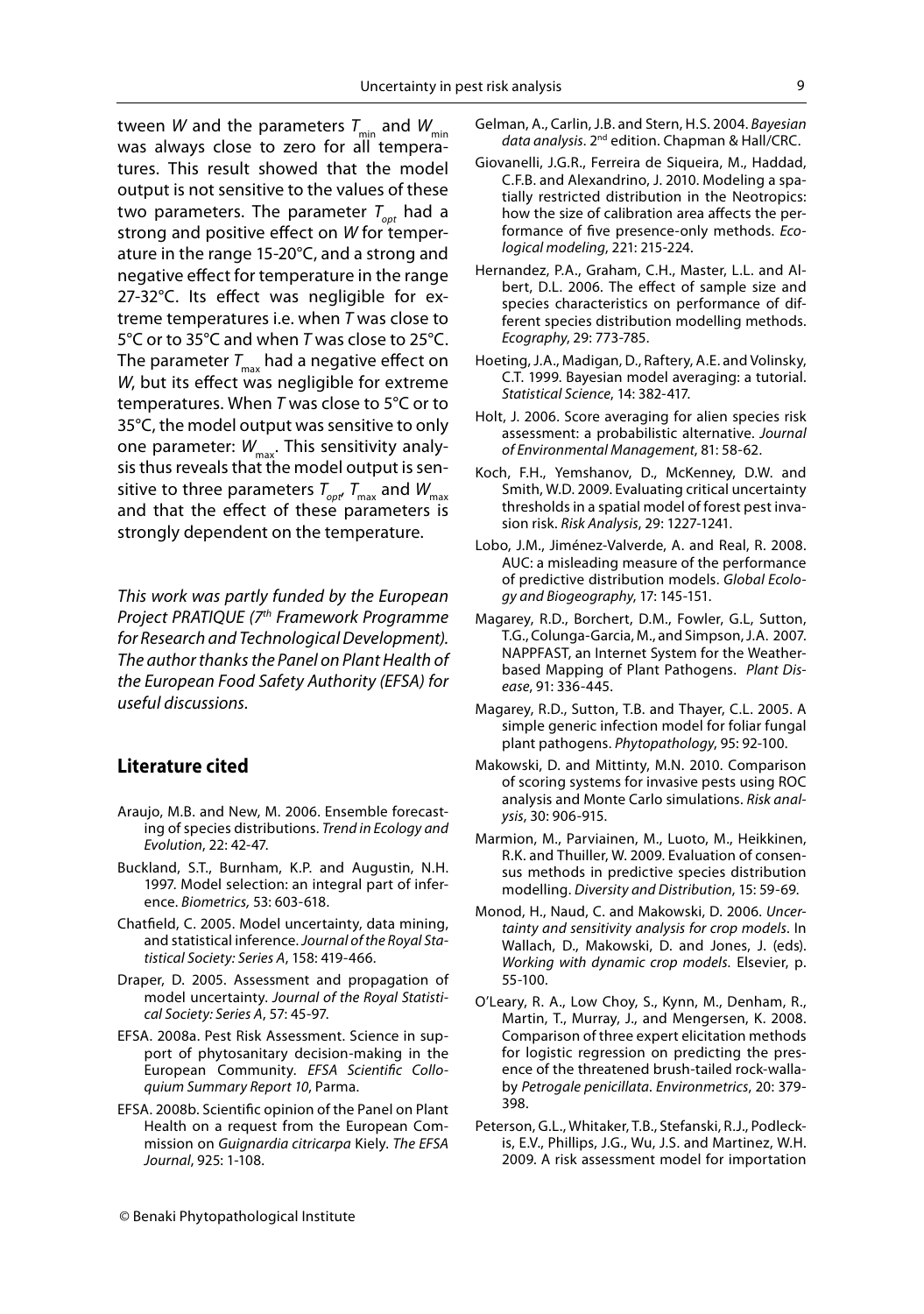of United States milling wheat containing Tilletia contraversa. Plant Disease, 96: 560-573.

- Phillips, S.J., Anderson, R.P. and Schapire, R.E. 2006. Maximum entropy modeling of species geographic distributions. Ecological modelling, 190: 231-259.
- Raftery, A.E., Gneiting, T., Balabdaoui, F. and Polakowski, M. 2005. Using Bayesian model averaging to calibrate forecast ensembles. Monthly Weather Review, 133: 1155-1174.
- Raftery, A.E., Madigan, D. and Hoeting, J.A. 1997. Bayesian model averaging for linear regression models. Journal of the American Statistical Association, 92: 179-191.
- Roberts, R.G., Hale, C.N., van der Zwet, T., Miller, C.E. and Redin, S.C. 1998. The potential for spread of Erwinia amylovora and fire blight via commercial apple fruit; a critical review and risk assessment. Crop Protection, 17:19-28
- Roura-Pascual, N., Brotons, L.I., Peterson, A.T. and Thuiller, W. 2009. Consensual predictions of potential distributional areas for invasive species: a case study of Argentine ants in the Iberian Peninsula. Biological Invasions, 11: 1017-1031.
- Roura-Pascual, N., Krug, R.M., Richardson, D.M. and Hui, C. 2010. Spatially-explicit sensitivity analysis for conservation management: exploring the influence of decisions in invasive alien plant management. Diversity and Distributions, 16: 426-438.
- Saltelli, A., Chan, K. and Scott, M. 2000. Sensitivity Analysis. In Saltelli et al. (eds). Probability and Statistics. John Wiley and Sons, New York.
- Smith, C.S., Lonsdale, W.M. and Fortune, J. 1999. When to ignore advice: invasion predictions and decision theory. Biological Invasions, 1: 89- 96.
- Stansbury, C.D., McKirdy, S.J., Diggle, A.J. and Riley, I.T. 2002. Modeling the risk of entry, establishment, spread, containment, and economic impact of Tilletia indica, the cause of karnal bunt

of wheat, using an Australian context. Phytopathology, 92: 321-331.

- Townsend Peterson, A., Papeç, M. and Soberon, J. 2008. Rethinking receiver operating characteristic analysis applications in ecological niche modeling. Ecological modelling, 213: 63-72.
- Vaclavik, T. and Meentemeyer, R.K. 2009. Invasive species distribution modelling (iSDM): Are absence data and dispersal constraints needed to predict actual distribution? Ecological Modelling, 220: 3248-3258.
- Viallefont, V., Raftery A.E. and Richardson, S. 2001. Variable selection and Bayesian model averaging in case-control studies. Statistics in Medicine, 20: 3215-3230.
- Vose, D. 2000. Risk Analysis. 2nd edition. Wiley, Chichester, UK.
- Wisz, M.S., Hijmans, R.J., Li, J., Peterson, A.T., Graham, C.H., Guisan, A. and NCEAS. 2008. Effects of sample size on the performance of species distribution models. Diversity and Distributions, 14: 763-773.
- Yang, Y. 2003. Regression with multiple candidate models: selecting or mixing? Statistica Sinica, 13: 783-809.
- Yen, J.D.L., Waters, E.K. and Hamilton, A.J. 2010. Cocoa pod borer (Conopomorpha cramerella Snellen) in Papua New Guinea: Biosecurity models for New Ireland and the Autonomous Region of Bougainville. Risk Analysis, 30: 293-309.
- Yuan, Z. and Yang, Y. 2005. Combining linear regression models: when and how? Journal of the American Statistical Association, 100: 1202-1214.
- Young, A.M., Blackshaw, B., Maywald, G.F. and Sutherst, R.W. 1999. CLIMEX for Windows 1.1. Tutorials. CSIRO Melbourne, 49 pp.

Received: 3 June 2010; Accepted: 29 October 2010

# ΑΡΘΡΟ ΑΝΑΣΚΟΠΗΣΗΣ

# **Ανάλυση αβεβαιότητας και ευαισθησίας των μοντέλων που χρησιμοποιούνται στις αναλύσεις επικινδυνότητας επιβλαβών οργανισμών**

## D. Makowski

**Περίληψη** Στις Αναλύσεις Επικινδυνότητας Επιβλαβών Οργανισμών τα ποσοτικά μοντέλα έχουν πολλά πλεονεκτήματα σε σχέση με τις ποιοτικές μεθόδους. Τα ποσοτικά μοντέλα δεν απαιτούν τον ορισμό κατηγορικών διαβαθμίσεων και μπορούν να χρησιμοποιηθούν για τον υπολογισμό ποσοτικών πιθανοτήτων εισόδου και εγκατάστασης ενός επιβλαβούς οργανισμού καθώς και για την ποσοτικοποίη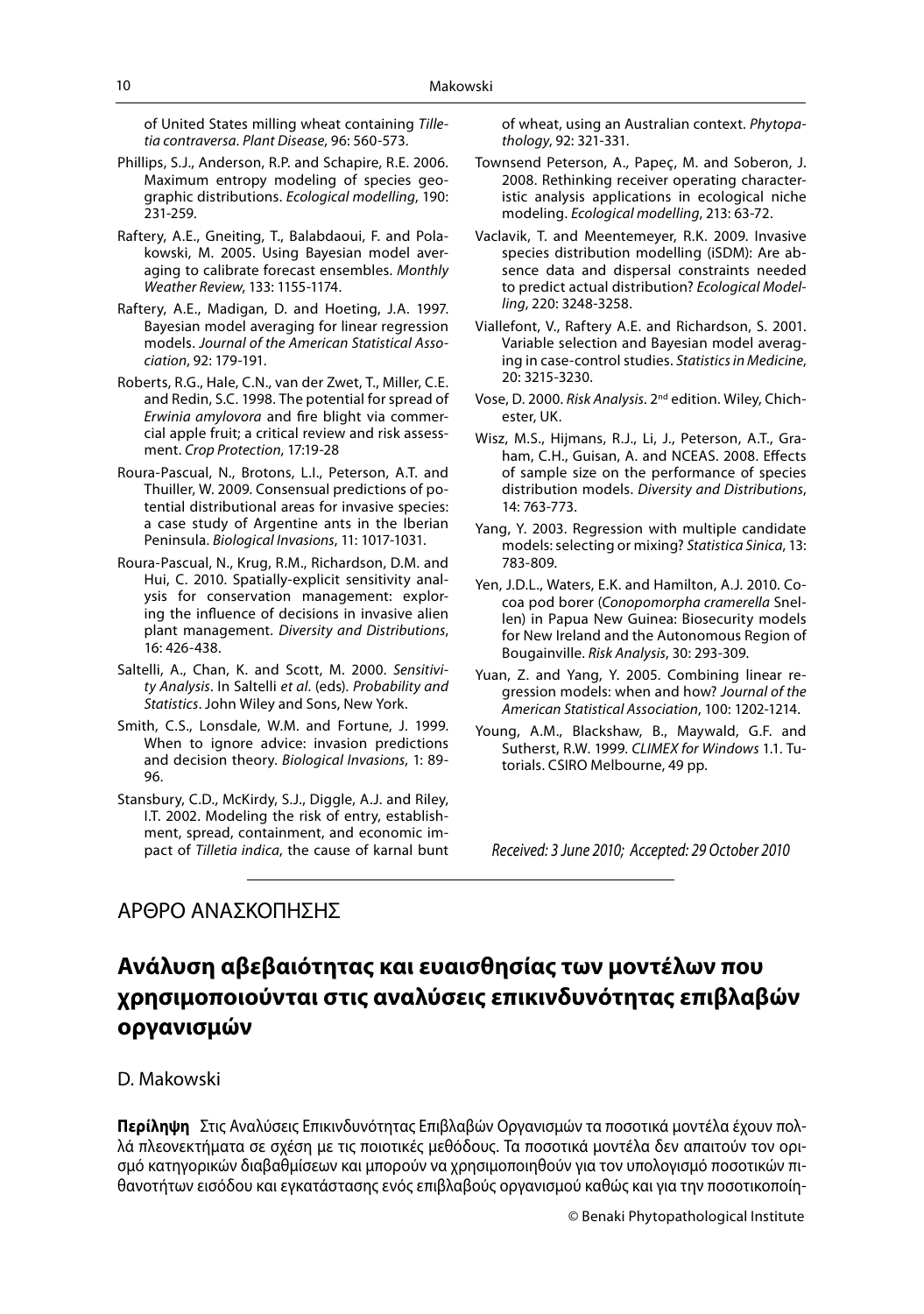ση της διασποράς και τις επιπτώσεις από την εγκατάσταση του οργανισμού σε μια νέα περιοχή. Εντούτοις, τα ποσοτικά μοντέλα περιέχουν πολλές πηγές αβεβαιότητας τις οποίες πρέπει να λάβουν υπόψη τους οι εκτιμητές της επικινδυνότητας. Στην παρούσα εργασία γίνεται ανασκόπηση των τεσσάρων κύριων πηγών αβεβαιότητας των μοντέλων που χρησιμοποιούνται στις Αναλύσεις Επικινδυνότητας, ήτοι των μεταβλητών εισόδου, των τιμών των παραμέτρων που υπολογίζονται με βάση τη γνώση των εμπειρογνωμόνων, των τιμών των παραμέτρων που υπολογίζονται με βάση τα διαθέσιμα δεδομένα και των εξισώσεων. Επίσης συζητείται το ενδιαφέρον που έχει στην πράξη για τους εκτιμητές της επικινδυνότητας η ανάλυση αβεβαιότητας και ευαισθησίας. Η ανάλυση αβεβαιότητας συνίσταται στην περιγραφή των διαφόρων αβέβαιων στοιχείων ενός μοντέλου και στην εξαγωγή συμπεράσματος όσον αφορά στην κατανομή της αβεβαιότητας κατά προτίμηση για κάθε μεταβλητή εισόδου παρά για μια μεμονωμένη τιμή. Σκοπός της ανάλυσης ευαισθησίας είναι να καθορίσει πόσο ευαίσθητο είναι το αποτέλεσμα ενός μοντέλου σε σχέση με τα αβέβαια στοιχεία του μοντέλου. Η ανάλυση αβεβαιότητας τυπικά συνίσταται σε τρία κύρια βήματα: i) ορισμός του εύρους αβεβαιότητας ή/και της κατανομής των πιθανοτήτων των αβέβαιων στοιχείων του μοντέλου, ii) παραγωγή τιμών για τα αβέβαια στοιχεία του μοντέλου, iii) υπολογισμός των αποτελεσμάτων του μοντέλου και περιγραφή της κατανομής τους. Η ανάλυση ευαισθησίας περιλαμβάνει ένα επιπλέον βήμα (iv) που αφορά στον υπολογισμό των δεικτών ευαισθησίας. Στην περίπτωση που αρκετές εξισώσεις μοντέλων είναι διαθέσιμες για την πρόβλεψη μιας δεδομένης ποσότητας, ένα επιπλέον βήμα είναι να αναλυθεί με ειδικές τεχνικές η αβεβαιότητα που αφορά στις εξισώσεις του μοντέλου. Αρκετές από αυτές τις μεθόδους δοκιμάστηκαν χρησιμοποιώντας ως πρότυπο το μύκητα Sclerotinia sclerotiorum. Τα αποτελέσματα έδειξαν ότι μια μέτρια αβεβαιότητα στις τιμές των παραμέτρων μπορεί να προκαλέσει μια μεγάλη αβεβαιότητα στα αποτελέσματα του μοντέλου.

Hellenic Plant Protection Journal **4:** 1-11, 2011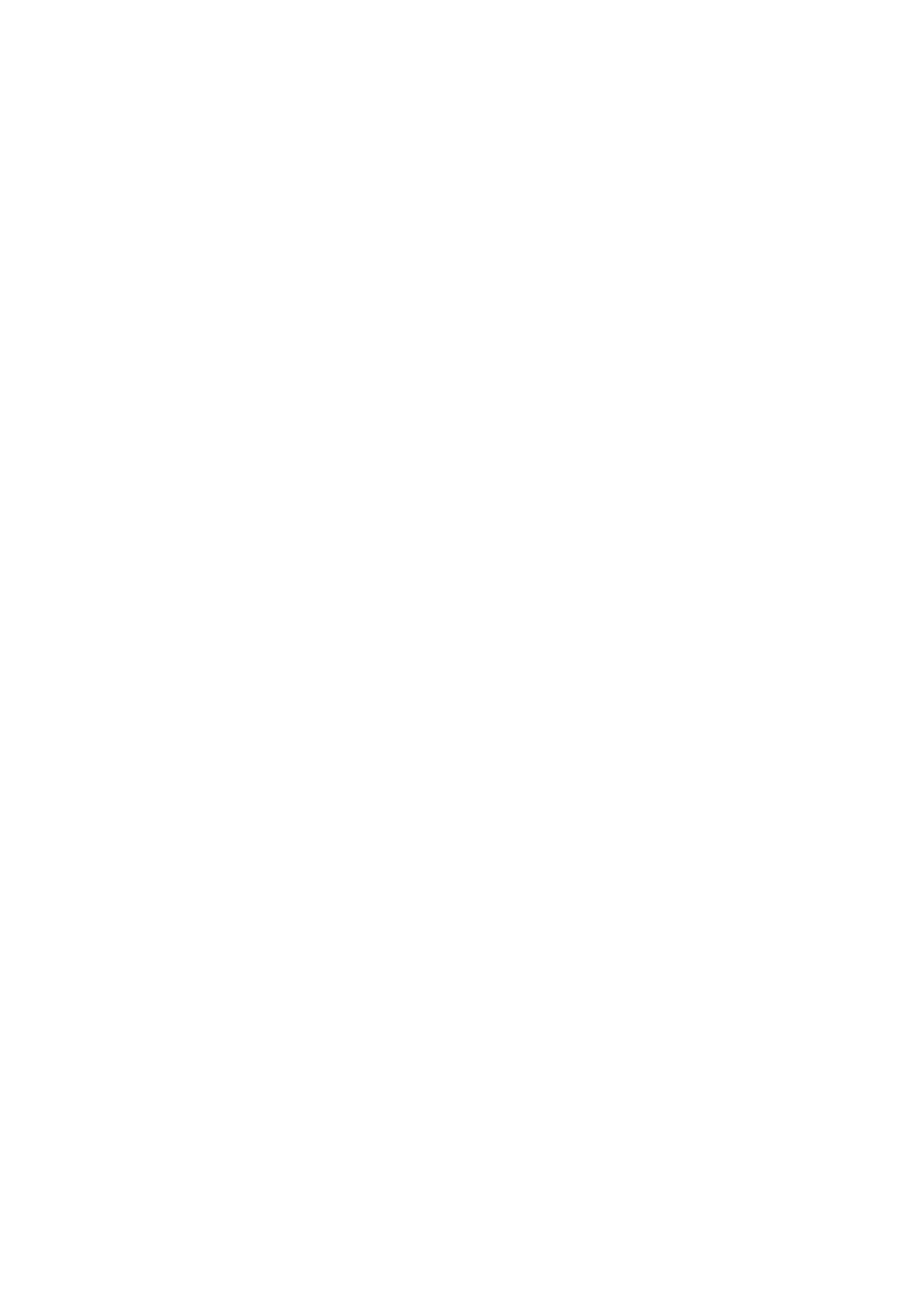# **Response of young olive trees to nitrogen fertilization**

#### Y.E. Troyanos and E. Roukounaki

**Summary** The response of young olive trees to soil nitrate nitrogen imposed by different N fertilization rates and to a foliar N–P-K fertilizer was investigated in a pot experiment. The dry weight of leaves increased with increasing soil N fertilization rate, whereas that of the whole plants sprayed with a foliar N-P-K was not affected. The root length increased in N-deficient olives (e.g. olives grown without N fertilization) indicating that the N-deficient olives produced a longer root system. However, this longer root system was accompanied by a reduction in (stems+leaves+shoots) : root length ratio. When the leaf N concentration was <2% and the soil nitrate nitrogen <25 mg/kg DWT, the plants had the lowest leaf dry weight.

Additional Keywords: leaf dry weight, nitrate, Olea europaea L., root length

## **Introduction**

In Greece, farmers are investing to modern olive growing by using drip-irrigation, fertigation and no-tillage cropping system for reducing soil erosion. However, fertilization of olive trees is based mostly on tradition, i.e. few growers are following soil and leaf analyses for the application of fertilizers, whereas most of them use only their empirical knowledge as a guide. During the establishment of young olive trees, fertilization practices applied by the growers are quite diverse. Some growers apply large quantities of nitrogen (N) fertilizers, while others none. The former may over-fertilize the olive trees causing potential growth reduction and toxicities. The latter claim that, without fertilization the young olive trees produce a large root system that penetrates deeper into the soil, which is desirable especially when there is water shortage (e.g. in rainfed conditions). However, in that case, olive trees are under-fertilized and growth reduction could be evident.

Response to N fertilization of young olive trees grown in soil (8) and nutrient solu-

© Benaki Phytopathological Institute

tions (13) has been reported in the literature. However, there is a discrepancy concerning the effect of N fertilization on mature olive trees. Hartmann (14) reported that mature olive trees responded to N only when grown in poor soil. Other researchers (5, 6) have shown that the traditional fertilization based on annual applications of N-P-K had no effect on yield of mature olive trees compared to the leaf analysis-based fertilization, which had a positive effect on yield. However, mature olive trees have been found to respond to foliar application of urea (2, 5, 17, 19) and potassium (18). In recent years, foliar feeding has been used extensively in olive orchards, especially under rain-fed conditions, where shortage of soil moisture reduces the availability of fertilizers (7).

In the present study, an experiment was carried out to investigate the response of young olive trees to N fertilization. Different rates of soil N fertilization and a foliar N-P-K fertilizer were applied to young olive trees (cv. 'Koroneiki'). The objectives were a) to determine the minimum soil  $NO_{3}$ -N concentration ([NO<sub>3</sub>-N]) and the minimum leaf N concentration ([N]) for maximum growth, b) to determine the minimum N, P and K root absorption rates required for maximum growth of young olive trees, and c) to test if foliar feeding with a N-P-K fertilizer could sustain the maximum growth of plants. The

Laboratory of Non-Parasitic Diseases, Deparatment of Phytopathology, Benaki Phytopathological Institute, 8 St. Delta Str., GR-145 61 Kifissia, (Athens), Greece Corresponding author: y.troyanos@bpi.gr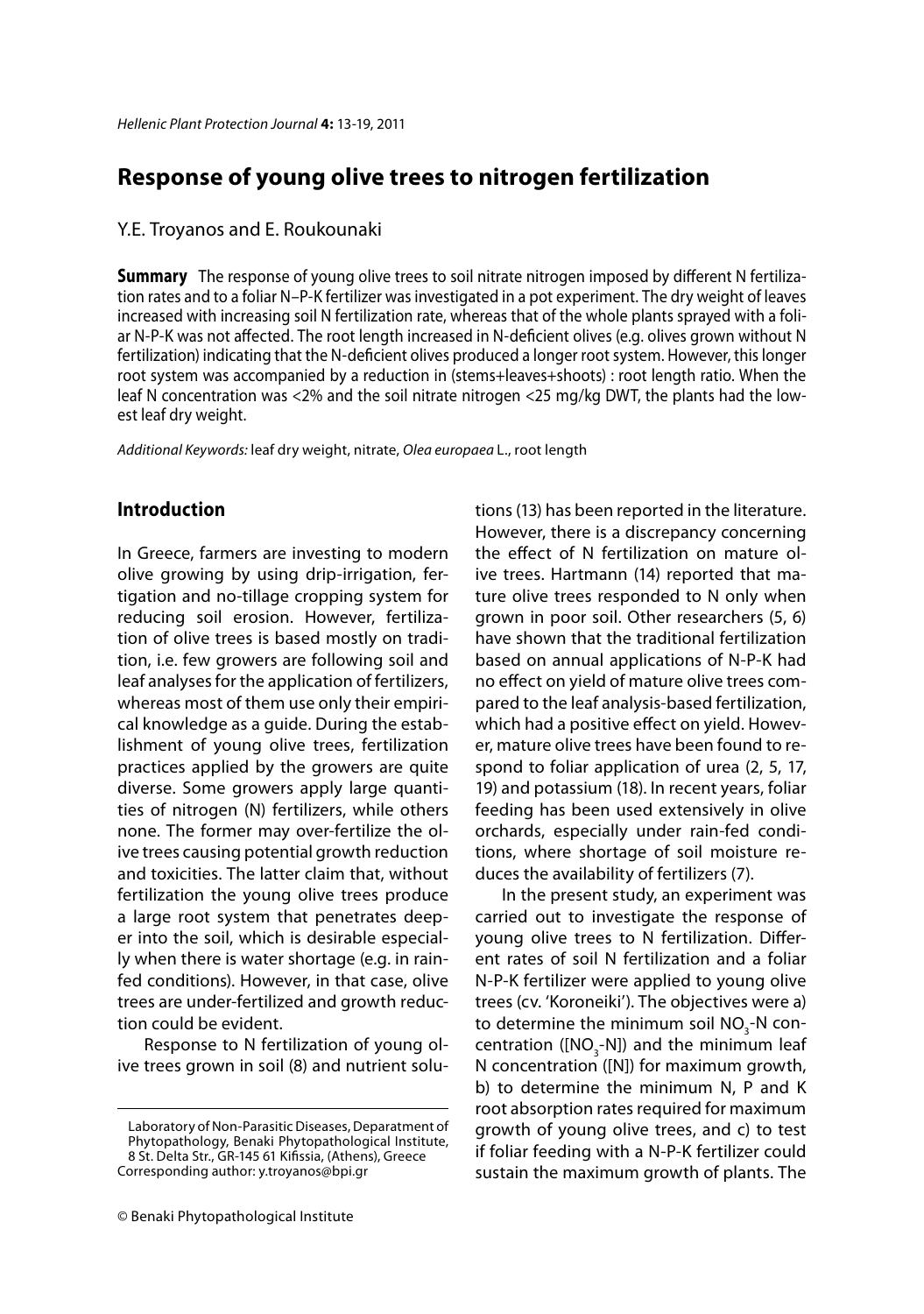effects of soil and foliar fertilization on olive tree growth and leaf [N] are discussed.

#### **Material and Methods**

Two hundred sixteen (216) one-year-old micro-propagated olive trees (cv. 'Koroneiki'), grown in plastic bags filled with a mixture of compost and perlite, were transplanted on 16 March 2007 into 14 l plastic pots to facilitate the access to their root system during their growth. The plastic pots contained a clay loam soil with the following characteristics:  $pH = 7.7$ , Electrical Conductivity (EC) = 0.66 dS/m (Saturated Paste), Organic matter = 1%, CaCO<sub>3</sub> = 29%, P = 3 ppm (Olsen method),  $K = 156$  ppm (extraction with 1 M NH<sub>4</sub>OAc at pH = 7.0) and B = 1.3 ppm (extraction with hot water). Prior to transplanting, the length of the new shoots and the length and diameter of stems were measured. These measurements were used to estimate the initial size of the plants.

Following their transplanting, the experimental olive trees were placed outdoors with the pots covered with plastic bags to reduce water evaporation and to ensure that no rain water would enter the pots. The young olive trees were irrigated using tap water (NO<sub>3</sub>-N concentration = 1.1 ppm, EC = 0.915 dS/m) and received no fertilization

for one month following their transplanting. The soil moisture was monitored using tensiometers and water was applied to the soil until field capacity. The mean air temperatures during the experiment are given in Figure 1.

According to their size, the experimental young olive trees were sorted in descending order. The trees were then split into 6 groups, with the  $1<sup>st</sup>$  group consisting of the largest ones and the 6<sup>th</sup> group of the smallest. The 36 plants in each group were then randomly assigned to 6 rows and columns according to a 6x6 Latin Square design. This randomization reduced the effect of variation in the initial size of the plants on their final growth (1). Five different soil N fertilization rates, 0 (N<sub>0</sub>), 0.95 (N<sub>1</sub>), 1.90 (N<sub>2</sub>), 3.80 (N<sub>3</sub>) and 6.25 (N<sub>4</sub>) g N (Table 1) and a foliar treatment of 0.3 g/l of 21-21-21 (N-P-K) soluble fertilizer (N<sub>f</sub>), as recommended by the manufacturer, were gradually applied to each plant. During the course of the experiment, a total of six destructive harvests were carried out 31, 65, 93, 136, 167 and 201 days after the first fertilization (DAF) by randomly selecting 36 plants (6 treatments x 6 replications) at each harvest.

Based on the results of soil analyses, on 15 April 2007, 0.74 g KH $_{2}$ PO $_{4}$  and 1.33 g  $\mathsf{K}_2$ SO<sub>4</sub> dissolved in 1 l tap water were applied to each pot of the treatments  $\mathsf{N}_{_{0'}}$   $\mathsf{N}_{_{1'}}$   $\mathsf{N}_{_{2'}}$   $\mathsf{N}_{_{3}}$ 



Figure 1. Changes in the mean daily temperature (°C) during the course of the experiment. DAF: days after first fertilization.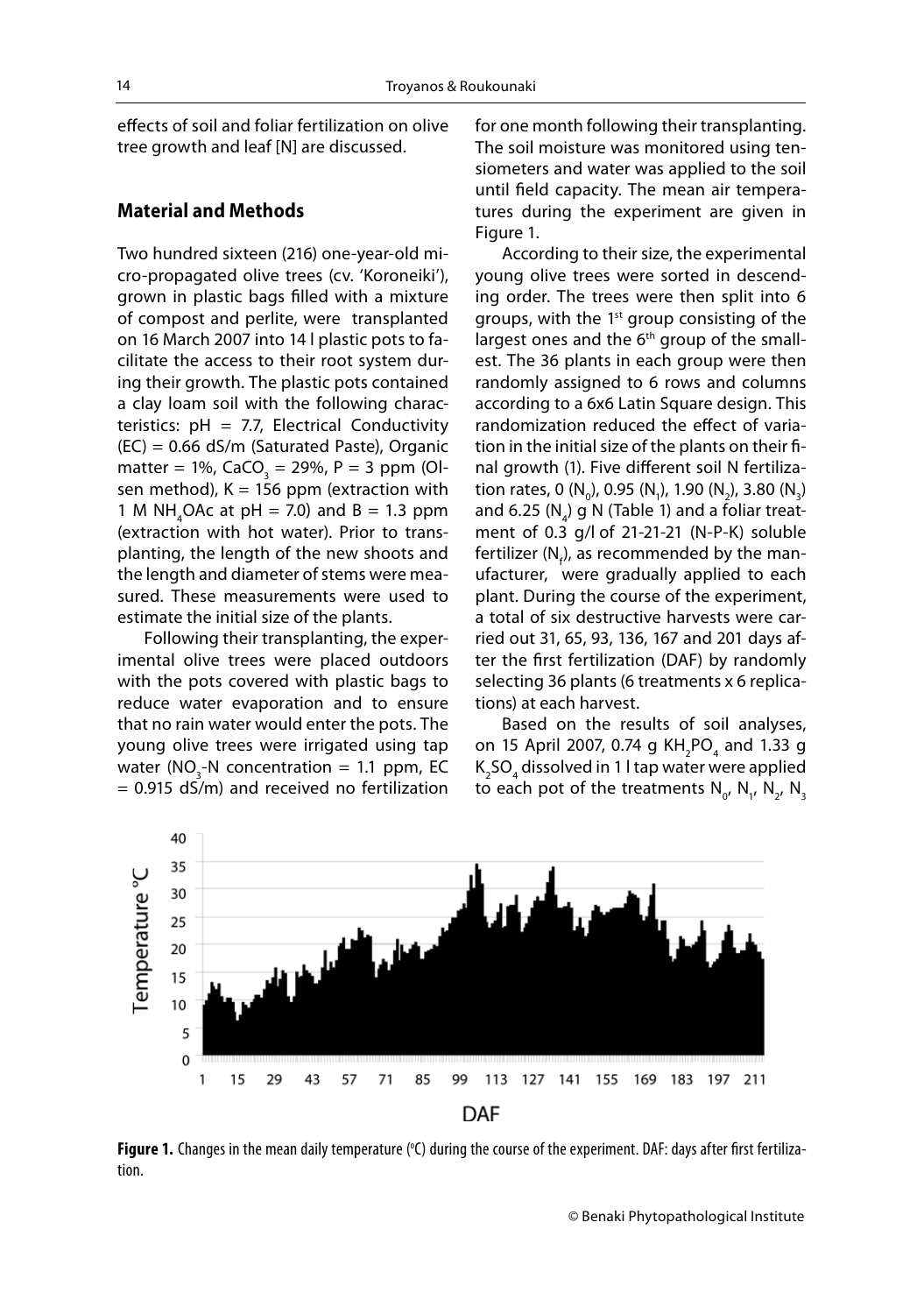| Treatments  | Soil N fertilization rates (g/pot) |             |              |       |
|-------------|------------------------------------|-------------|--------------|-------|
|             | 16 April 2007                      | 15 May 2007 | 15 June 2007 | Total |
| $N_{o}$     | U                                  |             | 0            | 0     |
| N           | 0.45                               | 0.50        | 0            | 0.95  |
| $N_{\rm s}$ | 0.45                               | 0.45        |              | 1.90  |
| N,          | 0.45                               | 1.35        |              | 3.80  |
| Ν           | 0.45                               | 1.80        |              | 6.25  |

|  | <b>Table 1.</b> Soil N fertilization rates applied monthly to one-year-old olive trees. |
|--|-----------------------------------------------------------------------------------------|
|--|-----------------------------------------------------------------------------------------|

and  $\mathsf{N}_{_{\mathsf{4}\!,}}$  whereas in pots of treatment  $\mathsf{N}_{_{\mathsf{f}}}$  no soil fertilizer was applied. The following day (16 April 2007), 0.45 g N, derived from  $\mathrm{NH}_4\mathrm{NO}_3$ and dissolved in 1 l tap water, were applied to each pot of the treatments  $\mathsf{N}_{_{1'}}$   $\mathsf{N}_{_{2'}}$   $\mathsf{N}_{_{3}}$  and  $\mathsf{N}_{_{4,}}$ whereas no N was applied to pots of treatment  $N_{0}$  (Control). On the same day, the olive trees of treatment  $N_f$  were sprayed with 0.3 g/l of 21-21-21 (N-P-K) soluble fertilizer. The rest of the soil N fertilizer was gradually applied according to Table 1, whereas the olive trees of treatment  $\mathsf{N}_\mathsf{f}$  received a total of six monthly foliar applications.

#### **Statistical analyses**

The statistical analyses were carried out using Genstat (10th Edition). ANOVA was applied and when the F-test was statistically significant ( $P < 0.05$ ) the comparisons of means were performed using the Duncan and the LSD (Least significant differences) tests. Non-linear regression analysis was performed between the leaf dry weight (DWT) and the soil  $[NO<sub>3</sub>-N]$ .

#### **Harvests - Measurements**

One week prior to each harvest, 36 soil samples (6 treatments x 6 replications) were taken from the pots using a soil auger. The samples were stored in a refrigerator and the following day the soil NO $_{\text{3}}$ -N was extracted using a 1:10 w/w soil to deionized water ratio. NO<sub>3</sub>-N was determined using a modified hydrazine nitrate reduction method (21). Each soil sample was extracted and analysed twice and if the results differ more than 10%, a third sub-sample was analysed and the mean of the three measurements was estimated. The dry weight (DWT) of the soil

samples was determined after drying at 105°C until constant weight and the soil [NO<sub>3</sub>-N] was expressed on a dry weight basis.

At each harvest, the above ground plant parts, i.e. leaves, stems and shoots, were cut, placed separately into plastic bags to reduce moisture loss and weighted (fresh weight). The length of the shoots and the diameter of the stems were also measured. The following day, the roots were removed from each pot and washed from the soil using a sieve mesh; then they were placed into plastic bags and put in a refrigerator until the root length was measured. The root length was measured according to the method of Tennant (20) using square grids of 1 cm (for the first harvest) and 2 cm (for the rest 5 harvests). All plant parts were washed using deionised water and dried by placing them into an air-forced oven at  $80^{\circ}$ C until constant weight.

After drying, the plant samples were ground and 100 mg of each sample were digested with 2 ml  $H_2$ SO<sub>4</sub> containing 1 g/l Se and 1 ml 30%  $H_2O_2$ . The digests were made up to 25 ml with deionized water and the concentration of ammonium-N was determined using the indophenol blue method (22). There were two digestions per treatment and replication and if the results differ more than 10%, a third sub-sample was analysed and the mean of the three measurements was taken.

#### **Results and Discussion**

At 201 DAF (last harvest), the DWT of leaves responded to N fertilization treatments (Fig.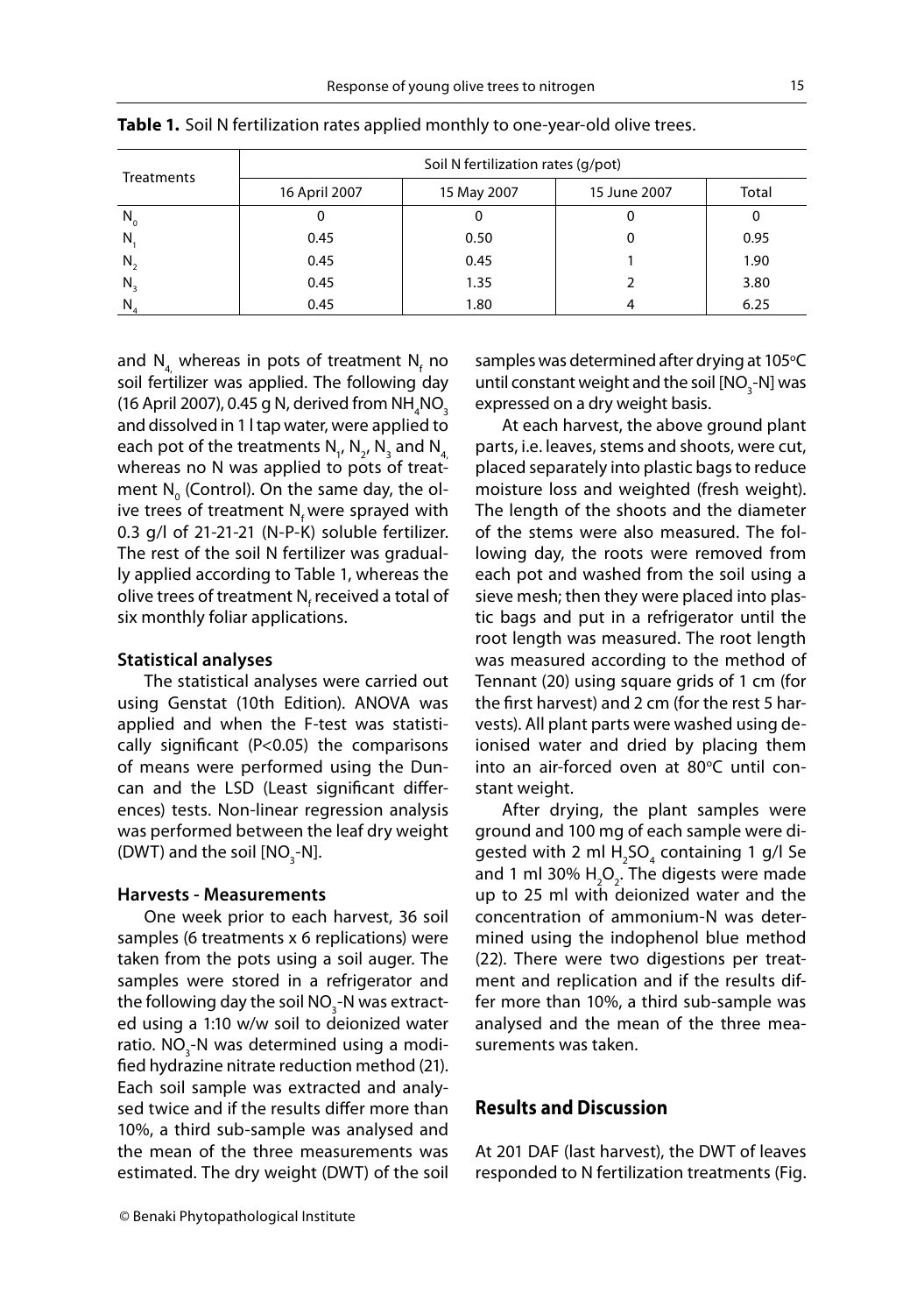2), whereas the DWT of shoots, stems and roots did not (data not shown). The leaf DWT of the plants grown with treatment  $N_f$  was less than that of the plants grown with  $N_{1'} N_{2'}$  $\mathsf{N}_{\mathsf{3}}$  and  $\mathsf{N}_{\mathsf{4}}$  treatments whereas that of young olive trees grown with no N fertilization  $(N_0)$ had a intermediate value. The response of olive cv. 'Koroneiki' to increased soil N fertilization rate has been reported to be different than that of other cultivars, such as Nabali, Manzanillo, etc. (8). More specifically, in the latter cultivars, the increased N availability increased the shoot DWT and length, but it did not have any effect on the leaf DWT (8). These results show that varietal differences to N fertilization response could be expected.

In the present study, the root length was the greatest in the non-fertilized (N<sub>0</sub>) olive trees and it was reduced with increasing soil N fertilization rate (Fig. 3). The root length of young olives treated with leaf application of N (treatment  $N_f$ ) did not differ significantly (P<0.05) from that of the trees treated with  $\mathsf{N}_{_{\mathtt{3}}}$  and  $\mathsf{N}_{_{\mathtt{4}}}$ . The increased root length with diminishing soil N external supply has been recorded in other plants too and it is probably one of the mechanisms by which plants adjust to shortage of exogenous resources (15). The results of the present study are in agreement with field empirical observations made by growers according to which, olive trees grown without nitrogen fertilizer produced longer roots. However, in the current experiment the increased root length, observed in the N-deficient young olive trees (Fig. 3), was accompanied by a reduction in the leaf+stems+shoots DWT: root length ratio (Fig. 4) which is undesirable, especially during the establishment of young olive trees.

The leaf [N] increased (P<0.01) with increasing N soil supply (Fig. 5). Leaf [N] was relatively stable during time in treatments  $N_{2'}$ ,  $N_{3}$  and  $N_{4'}$ , whereas in treatments  $N_{0}$  and  $N_f$  it decreased considerably from 65 DAF showing that soil and foliar fertilization did not satisfy the N requirements of young olive trees. Response of leaf [N] of young olive trees to N fertilization has been reported elsewhere (3, 8, 13, 19). At 201 DAF, when the leaf DWT of the experimental plants grown without fertilization (N<sub>0</sub>) was affected by the soil N fertilizer treatments, the leaf [N] was approximately <2%, indicating that this leaf [N] was not sufficient for the growth of the young olive trees. Nevertheless, this concentration has been reported to be sufficient for

30 b b b 28 Leaf DWT (g) **Leaf DWT (g)** 26 24 22 20 N<sub>0</sub>  $N<sub>1</sub>$ N<sub>2</sub> N<sub>3</sub> N4 Nf **N fertilizer treatments**



Figure 2. Effects of N fertilization on olive leaf dry weight (DWT), 201 days after first fertilization (DAF). Soil N fertilization rates: N<sub>o</sub>: 0, N<sub>1</sub>: 0.95, N<sub>2</sub>: 1.90, N<sub>3</sub>: 3.80, N<sub>4</sub>: 6.25 g N at three monthly applications. Foliar treatment N<sub>1</sub>: 0.3 g/l of 21-21-21 (N-P-K) soluble fertilizer at six monthly applications. Means followed by a different letter are significantly different at P<0.05 level. Means separation calculated by the Duncan test.

Figure 3. Effects of N fertilization on root length (m) of oneyear-old olive trees. Soil N fertilization rates: N $_{\rm o}$ : 0, N $_{\rm q}$ : 0.95, N $_{\rm 2}$ : 1.90,  $N_3$ : 3.80,  $N_4$ : 6.25 g N at three monthly applications. Foliar treatment  $N_f$ : 0.3 g/l of 21-21-21 (N-P-K) soluble fertilizer at six monthly applications. Means followed by a different letter are significantly different at P<0.05 level. Means separation calculated by the Duncan test.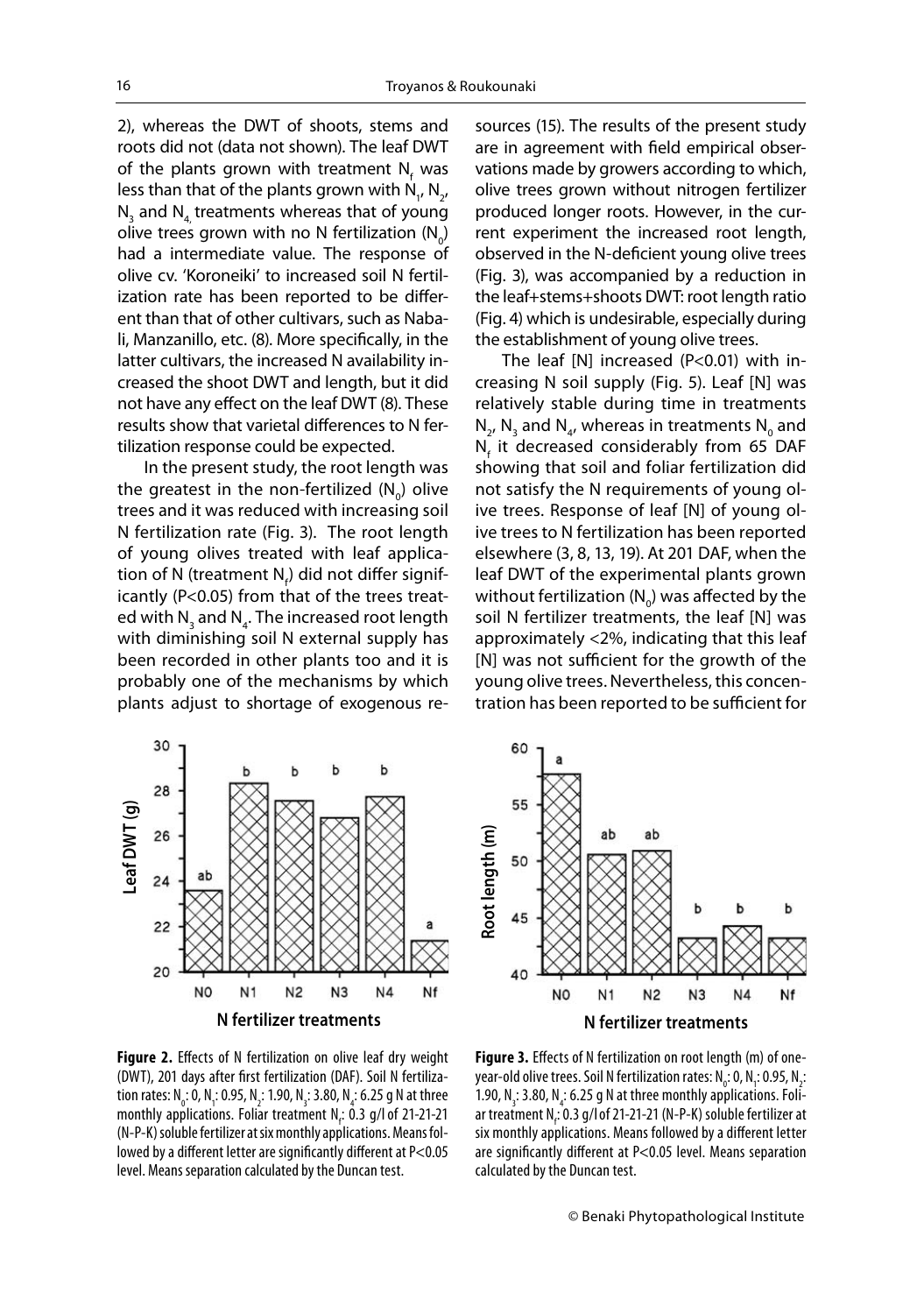the growth of old mature olive trees (4, 13). However, it has also been reported that the optimum leaf [N] is higher in young than in



**Figure 4.** Effects of N fertilization on the ratio of leaves+shoots+stems dry weight (DWT) (g) : root length (m) of one-year-old olive trees. Soil N fertilization rates:  $N_o$ : 0,  $N_i$ : 0.95, N<sub>2</sub>: 1.90, N<sub>3</sub>: 3.80, N<sub>4</sub>: 6.25 g N at three monthly applications. Foliar treatment  $N_f$ : 0.3 g/l of 21-21-21 (N-P-K) soluble fertilizer at six monthly applications. Means followed by a different letter are significantly different at P<0.05 level. Means separation calculated by the Duncan test.



The results of the present study also showed that the increased leaf DWT was accompanied by a significant (P<0.01) increased soil  $[NO<sub>3</sub>-N]$  due to split soil N fertilization, nitrification and addition of  $\mathsf{NO}_{\mathsf{3}}\text{-}\mathsf{N}$ with irrigation (Fig. 6). After the last application of soil N fertilizer (65 DAF), big differences (P<0.05) in soil [NO<sub>3</sub>-N] were found among the treatments. The soil  $[NO_{3}$ -N] in treatments  $\mathsf{N}_{\mathsf{3}}$  and  $\mathsf{N}_{\mathsf{4}}$  was very high (>100 mg/ kgDWT), whereas in the other treatments it was between 20 and 50 mg/kg DWT. To estimate the threshold soil  $\text{[NO}_{\text{3}}\text{-}\text{N]}$  (25 mg/kg DWT) for maximum growth of young olive trees, the relationship between leaf DWT and soil [NO<sub>3</sub>-N] was used (Fig. 7). The relationship between the mean leaf DWT and the mean soil  $\text{[NO}_{\text{3}}\text{-}\text{N}\text{]}$  during the course of the experiment was curvilinear and it was described by the following equation:

$$
Leaf\ DWT=a+b^{*}r^{[NO_{3}^{-N}]}+c^{[NO_{3}^{-N}]}
$$

where,  $a$ ,  $b$ ,  $r$  and  $c$  are the coefficients derived from the statistical analysis (Table 2).





**Figure 5.** Changes in the leaf [N] (%) during the growth of one-year-old olive trees. DAF: days after first fertilization. Soil N fertilization rates: N<sub>0</sub>: 0 (■-■), N<sub>1</sub>: 0.95 (▲-▲), N<sub>2</sub>: 1.90 (▼- $\blacktriangledown$ ), N<sub>3</sub>: 3.80 ( $\blacklozenge - \blacklozenge$ ), N<sub>4</sub>: 6.25 ( $\blacktriangle - \blacktriangledown$ ) g N at three monthly applications. Foliar treatment N<sub>f</sub>: 0.3 g/l of 21-21-21 (N-P-K) soluble fertilizer at six monthly applications. Bars: Least significant

**Figure 6.** Changes in the soil  $[NO<sub>3</sub>-N]$  (mg kg<sup>-1</sup> DWT) during the growth of one-year-old olive trees. DAF: days after first fertilization. Soil N fertilization rates: N<sub>o</sub>: 0 (■-■), N<sub>1</sub>: 0.95  $($ **A** - **A**), N<sub>2</sub>: 1.90 (**▼**-▼), N<sub>3</sub>: 3.80 (◆-◆), N<sub>4</sub>: 6.25 (●-●) g N at three monthly applications. Foliar treatment N<sub>f</sub> (\*-\*): 0.3 g/l of 21-21-21 (N-P-K) soluble fertilizer at six monthly applications.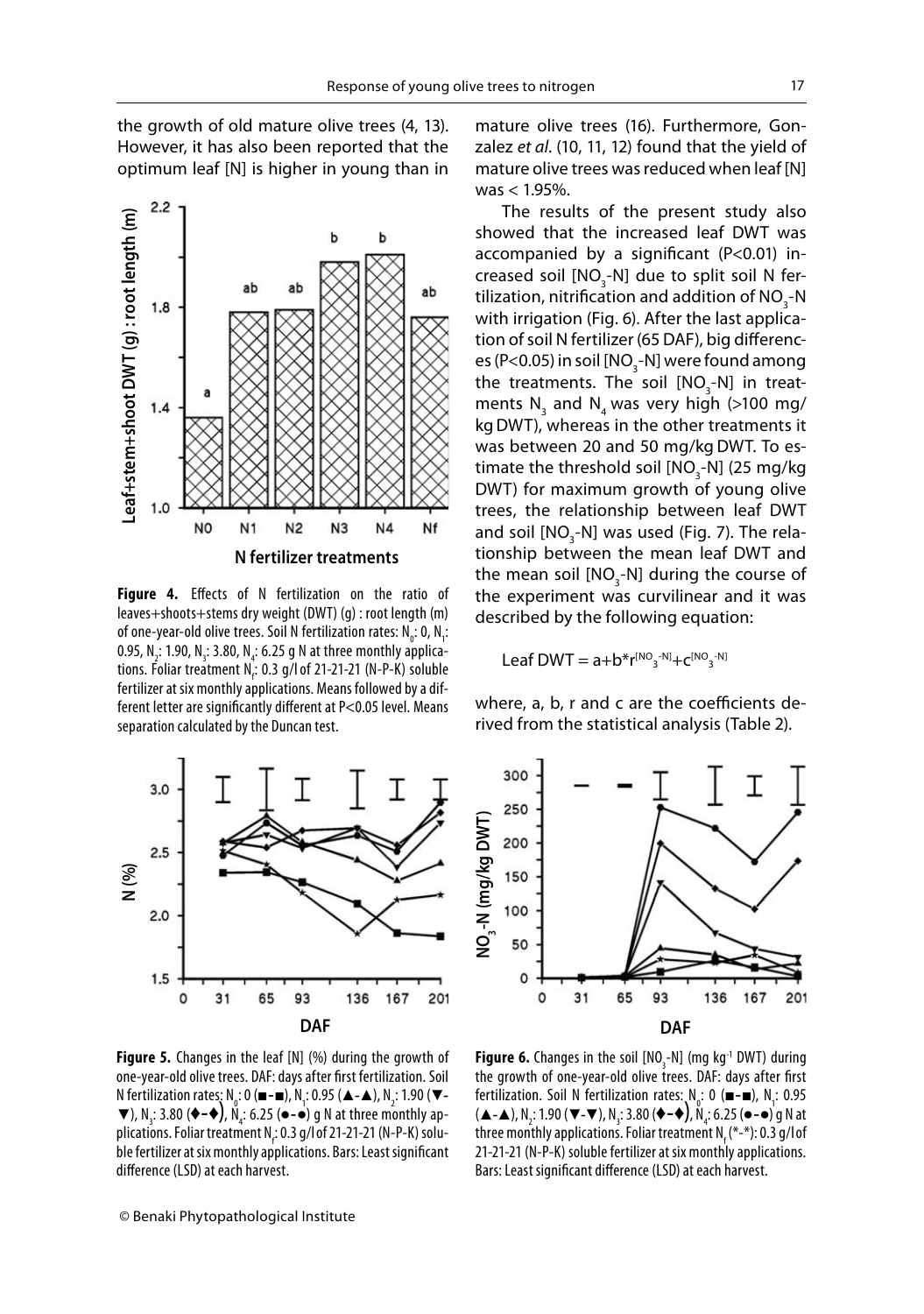

**Figure 7.** Relationship between the mean leaf dry weight (DWT) (g) of one-year olive trees and the mean soil concentration of NO<sub>3</sub>-N (mg/kg DWT) during the course of the exper-<br>. iment.

**Table 2.** Relationship between the mean leaf dry weight (DWT) (g) and the mean soil concentration of  $NO_{3}$ -N (mg/kg DWT) during the course of the experiment.

| Leaf DWT = $a+b*r^{[NO_3-N]}+C^{[NO_3-N]}$ |           |       |  |
|--------------------------------------------|-----------|-------|--|
| <b>Estimated coefficients</b>              |           | SF    |  |
| a                                          | 0.821     | 0.071 |  |
| h                                          | $-22.180$ | 3.76  |  |
|                                            | $-0.008$  | 0.013 |  |
|                                            | 23.410    | 1.85  |  |
| $R = 71.7 %$ , P<0.001                     |           |       |  |

The young olive trees responded to N when the N fertilization rate was > 0.95 g N/ pot and soil [NO $_{\text{3}}$ -N] was ≤25 mg/kgDWT. The young olive trees could resist high soil [NO $_3^{\text{-}}$ N] without growth reduction. For example, there was no reduction in leaf growth of the experimental trees when the soil N fertilization rate was increased from 1.90 (N $_{\textrm{\tiny{\it 2}}})$  to 6.25  $(N_4)$  g/pot (Fig. 2) causing an increase in soil  $[NO<sub>3</sub>-N]$  from 50 to 300 mg/kg DWT (Fig. 6). However, in high soil N fertilization rates, i.e.  $\mathsf{N}_{_{\mathsf{3}}}$  and  $\mathsf{N}_{_{\mathsf{4}_i}}$  the leaf+stem+shoot DWT: root length ratio was low indicating that the plants had a shorter root length, which is undesirable for olive trees grown under rain-fed conditions. The foliar application of N-P-K produced the lowest olive leaf DWT

(Fig. 2). However, the reduced growth could not be attributed only to N but also to P and K, since in the present study, none of these two nutrients was applied to soil.

#### **Literature Cited**

- 1. Burns, I.G. 1992. Influence of plant nutrient concentration on growth rate: Use of interruption technique to determine the critical concentrations of N, P and K in young plants. Plant and Soil, 142: 221-223.
- 2. Cimato, A., Sani, G., Marzi, L. and Marranci, M. 1994. Olive crop efficiency and quality: Effects of foliar fertilization with urea. Olivae, 54: 48- 54.
- 3. Fernandez-Escobar, R., Benlloch, M., Herrera, E. and Garcia-Novalo, J.M. 2003. Effects of traditional and slow–release N fertilizers on growth of olive nursery plants and N losses by leaching. Scientia Horticulturae, 101: 39-49.
- 4. Fernandez-Escobar, R., Moreno, R. and Garcia-Creus, M. 1999. Seasonal changes of mineral nutrients in olive leaves during the alternate-bearing cycle. Scientia Horticulturae, 82: 25-45.
- 5. Fernandez-Escobar, R. and Marin, L. 1999. Nitrogen fertilization in olive orchards. In Proceedings of the 3<sup>nd</sup> International Symposium on Olive Growing. Chania, Crete, Greece. 22-26 September 1999 (Acta Holticulturae, 474: 333-335).
- 6. Fernandez-Escobar, R., Parra, M.A., Navarro, C. and Arquero, O. 2009. Foliar diagnosis as a guide to olive fertilization. Spanish Journal of Agricultural Research, 7: 212-223.
- 7. Fernández-Escobar, R. 1999. Fertilización. In Barranco, D., Fernández-Escobar, R., Rallo, L. (eds.). El cultivo del olivo. Mundi-Prensa, Madrid, pp. 247–265.
- 8. Freihat, N.M. and Masa'deh, Y.K. 2006. Response of two-year-old trees of four olive cultivars to fertilization. American-Eurasian Journal of Agriculture & Environmental Science, 1 : 185 – 190.
- 9. Gargouri, K. and Mihri, A. 2003. Relationship between soil fertility and phosphorus and potassium nutrition of the olive in Tunisia. Options Méditerranéennes Series A, 50: 199-204.
- 10. Gonzalez, F., Garcia, A.M., Chaves, M., and Mazuelos, C. 1967. Estado de nutrition, equibrio nutritivo y rendimiento en el olivar de la provincial de Sevilla. Estudio sobre variedades de aceite. Anales de Edafologia y Agrobiologia, 26: 733–762.
- 11. Gonzalez, F., Garcia, A.M., Chaves, M., and Mazuelos, C., 1970. Estado de nutrition, equibrio nutritivo y rendimiento en el olivar de la provincial de Sevilla. Estudio sobre la variedad 'Gordal' de mesa. Anales de Edofologia y Agrobiolo-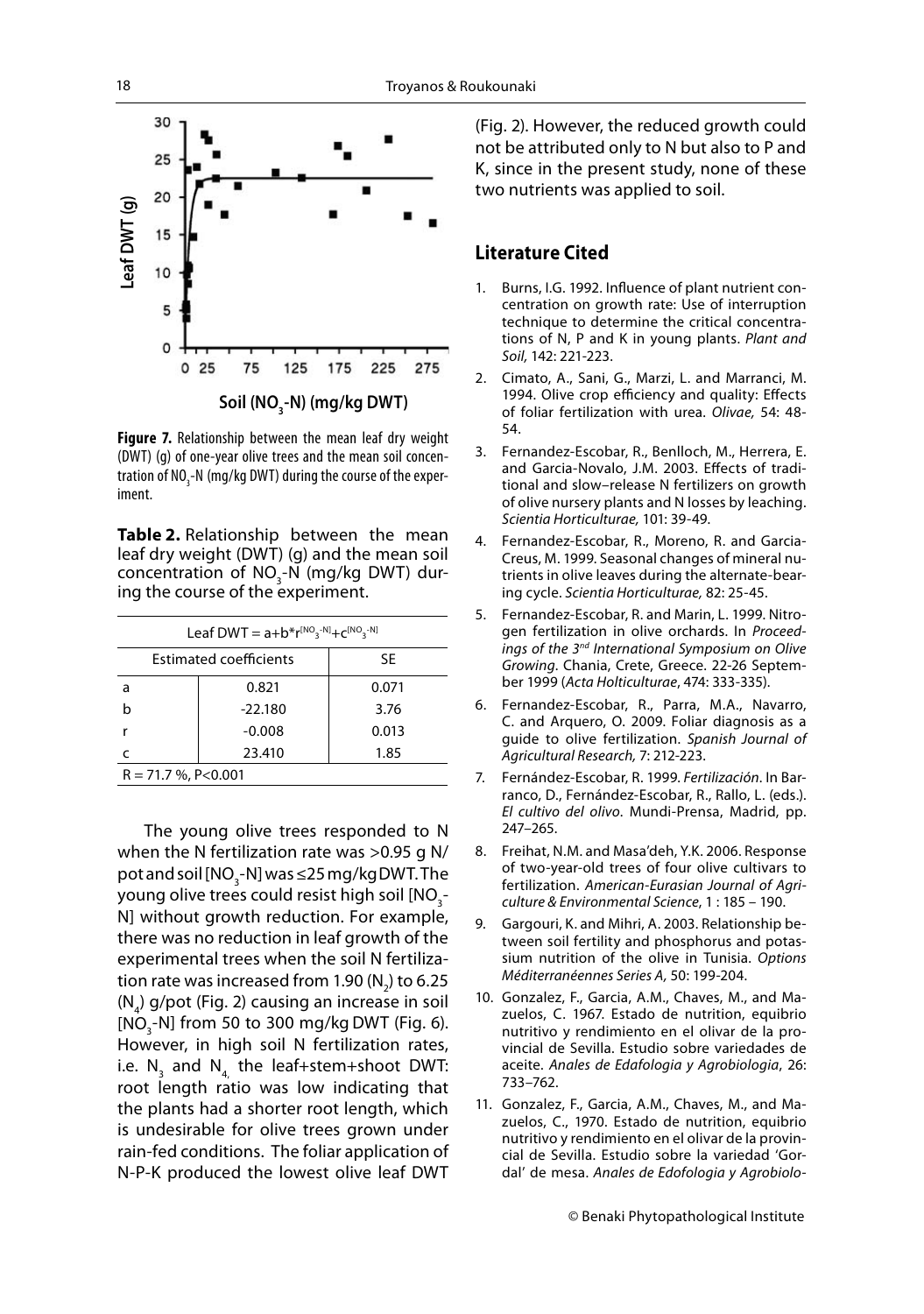gia, 29: 317-341.

- 12. Gonzalez, F., Garcia, A.M., Chaves, M., and Mazuelos, C., 1970. Estado de nutrition, equibrio nutritivo y rendimiento en el olivar de la provincial de Sevilla. Estudio sobre la variedad ''Manzanillo' de mesa. Anales de Edofologia y Agrobiologia, 29: 683-697.
- 13. Hartmann, H. T., and Brown, J.G. 1953. The effects of certain mineral deficiencies on the growth, leaf appearance, and mineral content of young olive trees. Hilgardia. 22: 119-131.
- 14. Hartmann, H.T. 1958. Some response of the olive to nitrogen fertilizers. Proceedings of the American Society for Horticultural Science, 72: 257-266.
- 15. Hermans, C., Hammond, J.P., White, P.J. and Verbruggen, N. 2006. How do plants respond to nutrient shortage by biomass allocation? Trends in Plant Science, 11: 610-617.
- 16. Γαβαλάς Ν.Α. 1978. Η ανόργανη θρέψη της ελαίας. Εκδόσεις του Μπενακείου Φυτοπαθολογικού Ινστιτούτου. Κηφισιά, Αθήναι, σελ. 41-48 (in Greek).
- 17. Klein, I. and Weinbaum, S.A. 1984. Foliar application of urea to Olive: Translocation of urea nitrogen as influenced by sink demand and nitrogen deficiency. Journal of the American Society for Horticultural Science, 109: 356-360.
- 18. Mimoun, M. Ben., Loumi, O., Ghrab, M., Latiri, K. and Hellati, R. 2004. Foliar potassium application on olive tree. In IPI Regional Workshop on Potassium and Fertigation Development in West Asia and North Africa. Rabat, Morocco, 24-28 November 2004.
- 19. Sanchez-Zamora, M.A. and Fernandez-Escobar, R. 2002. The effects of foliar vs. soil application of urea to olive trees. In Proceedings of the International Symposium on Foliar Nutrition (Acta Horticulturae 594: 675-678).
- 20. Tennant, D. 1975. A test of a modified line intersect method of estimating root length. Journal of Ecology, 63: 995-1001.
- 21. Tρωγιάνος, Γ.Ε. και Μουστάκα, Ε. 2007. Βελτίωση μιας μεθόδου προσδιορισμού των νιτρικών στο νερό. Εις Περιλήψεις 2ου Πανελλήνιου Συμπόσιου "Πράσινη χημεία και βιώσιμη ανάπτυξη", Πάτρα, 8-10 Μαρτίου 2007. σελ. 91 (in Greek).
- 22. Varley, J.A. 1966. Automatic method for the determination of nitrogen, phosphorus, and potassium in plant material. Analyst, 91: 119-126.

Received: 17 May 2010; Accepted: 20 January 2011

# **Αντίδραση νεαρών δενδρυλλίων ελιάς στην αζωτούχο λίπανση**

Γ.Ε. Τρωγιάνος και Ε. Ρουκουνάκη

**Περίληψη** Η αντίδραση νεαρών φυτών ελιάς (ποικ. 'Κορωνέϊκη) στην αυξανόμενη συγκέντρωση του νιτρικού αζώτου, μετά από εφαρμογή διαφορετικών ποσοτήτων αζωτούχου λιπάσματος στο έδαφος και ενός λιπάσματος Ν-Ρ-Κ στα φύλλα, μελετήθηκε σε ένα πείραμα που πραγματοποιήθηκε σε γλάστρες. Τα αποτελέσματα έδειξαν ότι το βάρος της ξηράς ουσίας των φύλλων αυξήθηκε με την αύξηση της ποσότητας της αζωτούχου λίπανσης στο έδαφος, ενώ το βάρος της ξηράς ουσίας των φύλλων δεν επηρεάστηκε στα φυτά που δέχτηκαν το διαφυλλικό Ν-Ρ-Κ λίπασμα. Επιπλέον, στα φυτά που αναπτύχθηκαν σε συνθήκες έλλειψης αζώτου (δηλ. φυτά στα οποία δεν έγινε εφαρμογή αζωτούχου λίπανσης στο έδαφος), το μήκος της ρίζας αυξήθηκε γεγονός το οποίο οδηγεί στο συμπέρασμα ότι η έλλειψη αζώτου σε νεαρά φυτά ελιάς προκαλεί την παραγωγή μεγαλύτερου μήκους ρίζας. Η αύξηση όμως στο μήκος της ρίζας συνοδεύτηκε από ανεπιθύμητη μείωση της αναλογίας του ξηρού βάρους του υπέργειου τμήματος των φυτών (νεαρών βλαστών + κορμού + φύλλων) : μήκος της ρίζας. Τα αποτελέσματα της παρούσας μελέτης έδειξαν επίσης ότι, όταν η συγκέντρωση του Ν στην ξηρά ουσία των φύλλων ήταν <2% και η συγκέντρωση του νιτρικού αζώτου στο ξηρό βάρος του εδάφους ήταν <25 mg/kg, τα νεαρά δενδρύλλια ελιάς είχαν την μικρότερη ανάπτυξη.

Hellenic Plant Protection Journal **4:** 13-19, 2011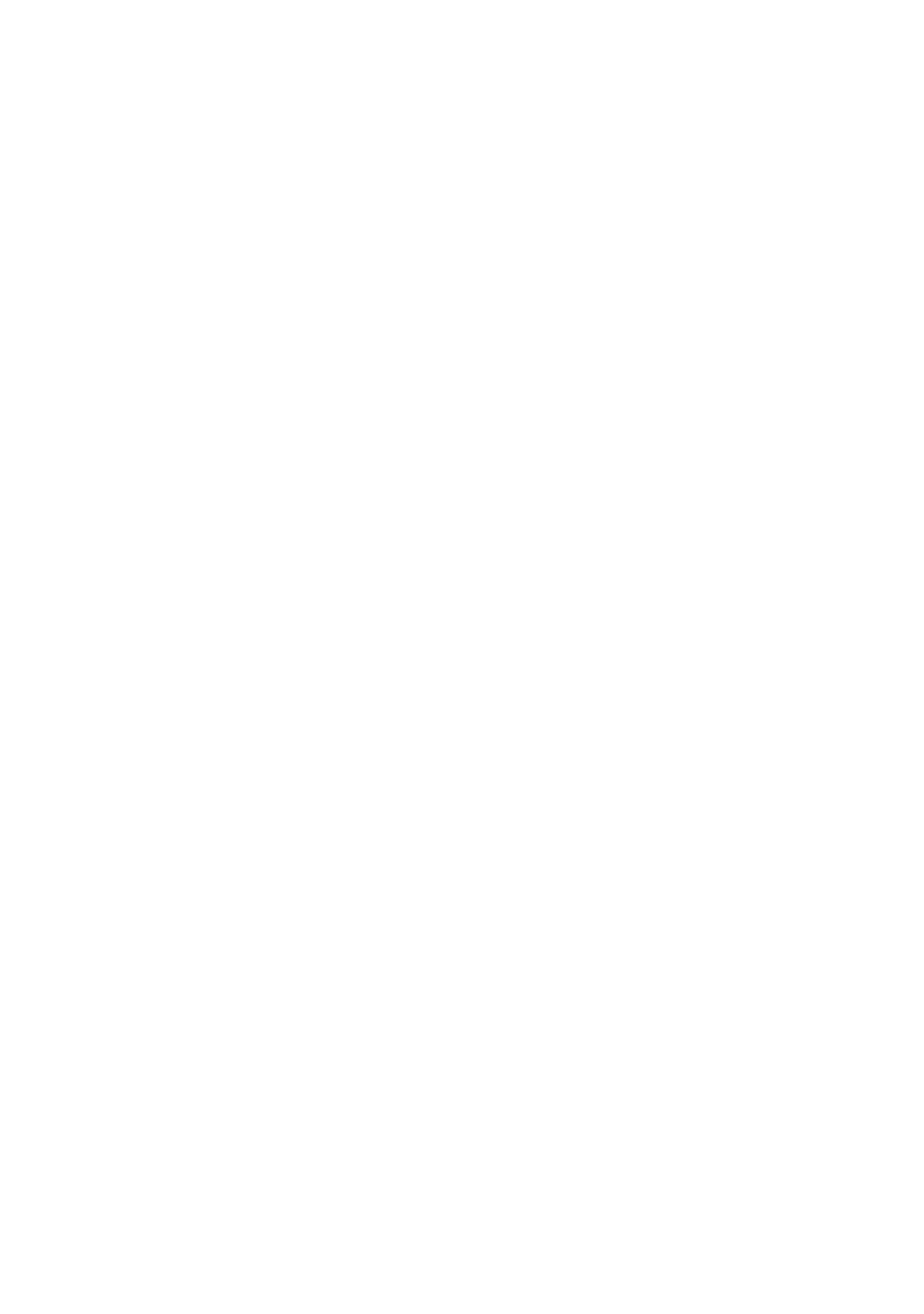# SHORT COMMUNICATION

# **The eff ect of a garlic essential oil component and entomopathogenic nematodes on the suppression of**  *Meloidogyne javanica* **on tomato**

I. Anastasiadis<sup>1</sup>, A.C. Kimbaris<sup>2</sup>, M. Kormpi<sup>1</sup>, M.G. Polissiou<sup>3</sup> and E. Karanastasi<sup>1</sup>

**Summary** Root-knot nematodes are worldwide distributed plant pests with a wide range of hosts that cause downgrading and unmarketability of produce, significant yield decrease, or even total failure of various crops. The entomopathogenic nematodes have extensively been studied as a potential alternative method for the control of plant parasitic nematodes. In addition, the essential oil of garlic and its volatile components that possess fumigant properties against several plant pests and pathogens have also been shown to suppress plant parasitic nematodes. The present work is a pilot study examining the possibility of a combined action of Steinernema carpocapsae and diallyl disulfide, a volatile component of garlic essential oil, against Meloidogyne javanica. The results of the study showed that the combined use of S. carpocapsae and diallyl disulfide significantly reduced the population of M. javanica on tomato.

Additional keywords: diallyl disulfide, root-knot nematodes, Steinernema carpocapsae

Root-knot nematodes (Meloidogyne Goldi 1892 - RKN) are obligate parasites of higher plants distributed worldwide causing considerable yield losses and reduction of product quality on almost every plant species. Garlic essential oil and its volatile components have repeatedly been studied and it is now commonly accepted that they possess fumigant properties against several plant pests and pathogens, including plant parasitic nematodes (PPN) (5, 7). Diallyl disulfide, used in the present study, is one of the garlic essential oil volatile components that accounts for 30-50% of the total sulphide mixture (13). Entomopathogenic nematodes (EPN) (Heterorhabditis and Steinernema species) are obligate parasites of insects that kill their hosts by introducing their bacterial symbionts (Photorhabdus and Xenorhabdus species, respectively) into the insect's haemocoel (2, 4). Surprisingly, some 25 years ago, it was shown that the co-existence of PPN and EPN causes a reduction in PPN populations (3, 6, 10). The objective of the present study was to examine whether there is a possibility of a combined action of EPN and diallyl disulfide in suppressing RKN.

The Meloidogyne javanica (Mj) inoculum was produced on tomato plants cv. 'Belladona', maintained in a growth chamber at 25 $\degree$ C for two months. Egg masses of *Mi* were randomly hand-picked from the infected tomato roots and used immediately for soil inoculation.

Steinernema carpocapsae (Sc) (Koppert B.V. Berkel eb Rodenrijs, The Netherlands®) was reared on Galleria melonella (Lepidoptera: Pyralidae) at 25°C (8). Infective juveniles were recovered using White traps

<sup>1</sup> Laboratory of Nematology, Department of Entomology and Agricultural Zoology, Benaki Phytopathological Insitute, 8 St. Delta Str., GR-145 61, Kifissia (Athens), Greece

<sup>2</sup> Faculty of Agricultural Development, Democritus University of Thrace, 193, Ath. Pantazidou Str., GR-628 00, Orestiada, Greece

<sup>3</sup> Laboratory of Chemistry, Agricultural University of Athens, 75 Iera Odos Str., GR-118 55, Athens, Greece

Corresponing author: e.karanastasi@bpi.gr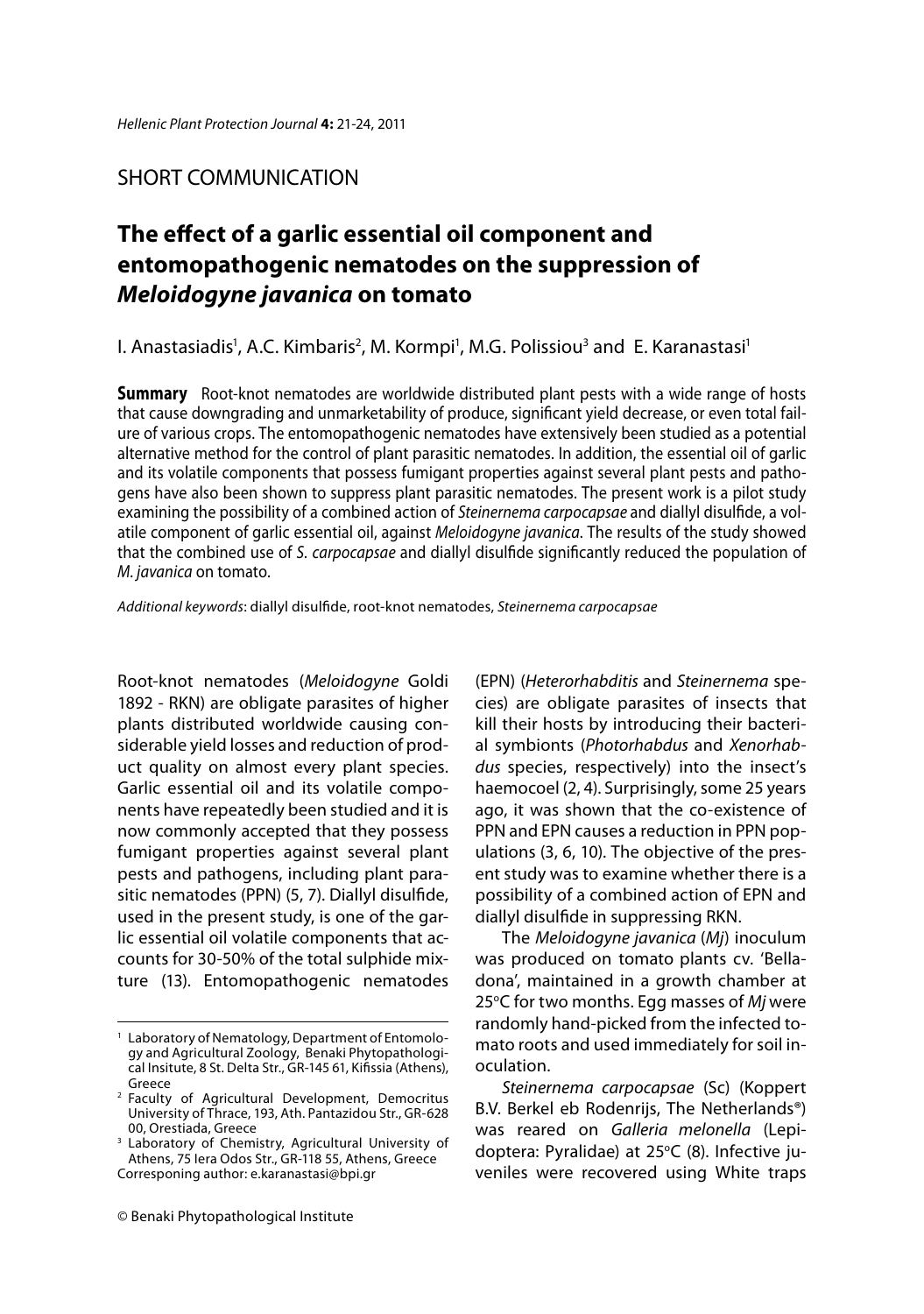$(14)$  and stored in 1 l flasks filled with tap water at  $4^{\circ}$ C (approximately for 5-7 days) until further use. For the trials with live infective juveniles (IJ) and prior to the soil inoculation, the nematodes were left for 30-60 min at room temperature in order to recover. For the trials with dead IJ, the nematodes were heat-killed prior to soil inoculation on a heat block at 70°C for 15 min.

Diallyl disulfide (purity 70%) was purchased from Across Organics (New Jersey, USA). Laboratory-based gas chromatography analysis revealed two other main components: diallyl sulfide (15%) and diallyl trisulfide (12%).

Tomato seedlings (cv. 'Belladona') with three pairs of leaves were transplanted in 250 cm<sup>3</sup> plastic transparent pots containing commercial compost soil. After two days, groups of five egg masses (about 2,000 eggs, as estimated after dissolving the egg masses with sodium chloride) were added to the pots. All EPN treatments were added simultaneously with Mj at a rate of 7,000 live S. carpocapsae (Sc) or 7,000 heat-killed. Each pot received 20 ml of 2 μl/ml diallyl disulfide solution (Dd) in a single or a double application, i.e. concurrent with Mj inoculation (single application) or concurrent with and one week after Mj inoculation (double application). Control pots received 20 ml of distilled water.

The experiment consisted of eight treatments (plus control) and each treatment was replicated five times in a completely randomized experimental design.

Experimental plants were incubated in a growth chamber at  $25^{\circ}$ C. After 28 days, the roots were submerged in water to gently rinse away the soil. The roots were dried off on tissue paper and their fresh weight was measured. Subsequently, the roots were cut into 1-2 cm pieces and females of Mj were teased from the roots and counted at 17.5x magnification. Statistical analysis was performed with SAS software (SAS Institute, Cary, NC) and mean separation was conducted using the Tukey's test (12).

The number of female Micounted in roots treated with live or dead Sc and/or Dd was significantly lower than that in the untreated control (P<0.001). The greatest disparity was observed when Dd was applied in a double application (at 0 and 7 days post-Mj inoculation) to soil previously treated with dead or live Sc. No statistically significant  $(P<0.001)$ differences were noted between the treatments with live and dead Sc. However, in both treatments, the number of Mj females was reduced by 32% and 45%, respectively, compared to the control. The total numbers of Mj females counted in tomato roots treated with Dd in a single or a double application, were significantly (P<0.001) lower than those in the control. In treatments with dead Sc + Dd, the number of  $Mi$  females that developed from egg masses in the Dd double application was significantly ( $P<0.001$ ) lower than that in the single application. In treatments with live Sc + Dd, the number of  $Mj$ females developed from egg masses in the Dd double application was not significantly (P<0.001) different to that of the single application (Table 1). No statistically significant differences were noted with regard to root weight (P>0.05). The results of the present study showed that both live and dead IJ of Sc suppressed Mj on tomato plants, which is in accordance with the findings of Lewis et al. (9). In contrast to these results, Grewal et al. (6) found no effect of live IJ, which may indicate that these nematodes act by a slower release of the intestinal bacterial agents induced by their natural death. Bird and Bird (3) also suggested that PPN suppression may be due to a competition for habitat and space. These factors may influence the effectiveness of live IJ, depending on the environmental conditions, the plant parasitic and entomopathogenic nematode species, the soil type and the host plant or the presence/absence of insect hosts. The results of the present study are in agreement with previous research on nematode suppression by garlic seeds and bulbs, garlic essential oil and garlic essential oil components (1, 6). Diallyl disulfide was more effective when it was used in two applications, one concurrent with Mi inoculation and a second one 7 days later. It is likely that some eggs that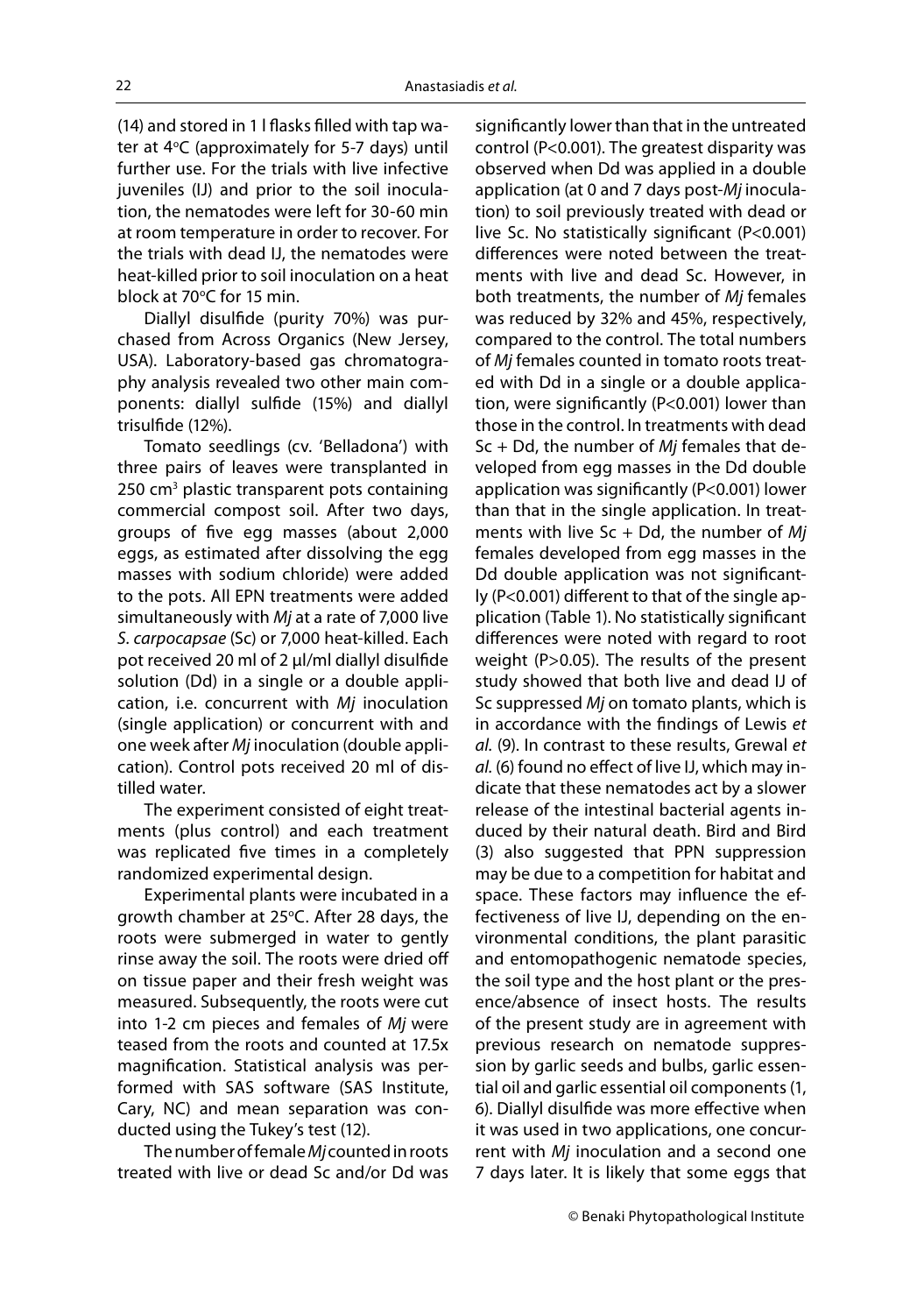| Treatment      | Rate/dose                                   | Time of application (dpi) <sup>1</sup> | Nematodes per root <sup>2</sup> |
|----------------|---------------------------------------------|----------------------------------------|---------------------------------|
| Control        | 0                                           | 0                                      | $243a^3$                        |
| Dd             | $2 \mu$ /ml                                 | 0                                      | 112.8 cd                        |
| Dd             | $2 & 2$ µl/ml                               | 0 & 7                                  | 76.4 def                        |
| Live Sc        | 7,000 IJ                                    | 0                                      | 165.4 b                         |
| Dead Sc        | 7,000 IJ                                    | 0                                      | $133$ bc                        |
| Live $Sc + Dd$ | 7,000 IJ + 2 µl/ml                          | 0                                      | 104.2 cde                       |
| Live $Sc + Dd$ | $7,000$ IJ + (2 & 2 µl/ml)                  | $0 + (0 & 7)$                          | 71.2 ef                         |
| Dead $Sc + Dd$ | 7,000 IJ + 2 µl/ml                          | 0                                      | $101$ cde                       |
| Dead $Sc + Dd$ | $7,000 \text{ lJ} + (2 \& 2 \text{ µl/ml})$ | $0 + (0 & 7)$                          | 59.4f                           |
| $1SD = 40$     |                                             |                                        |                                 |

**Table 1.** Effects of diallyl disulfide (Dd), used alone or in combination with dead or live Steinernema carpocapsae (Sc), on the number of female Meloidogyne javanica (Mj), 28 days after inoculation of potted tomato plants (cv. 'Belladona').

<sup>1</sup>dpi: days post-*Mj* inoculation<br><sup>2</sup>Mean of five renlicates

<sup>2</sup>Mean of five replicates

 $^3$ Numbers followed by the same letter do not differ significantly at P<0.001  $\,$ 

survive the first application hatch into infective juveniles, which are subsequently killed by the second application. Alternatively, due to the high volatility of the diallyl disulfide and the protective nature of the egg mass (11), repeated applications are required to achieve higher effectiveness. It is also worth mentioning that neither the single nor the double application of diallyl disulfide caused any phytotoxicity.

It can be concluded that both S. carpocapsae and diallyl disulfide exhibit significant nematicidal or nematostatic properties and have the potential for nematode control. However, more parameters should be studied, such as plant parasitic nematode initial infestation density, soil type, application time, dosage and repeated applications of diallyl disulfide.

## **Literature Cited**

- 1. Agbenin, N.O., Emechebe, A.M., Marley, P.S. and Akpa, A.D. 2005. Evaluation of nematicidal action of some botanicals on Meloidogyne incognita in vivo and in vitro. Journal of Agriculture and Rural Development in the Tropics and Subtropics, 106: 29-39.
- 2. Akhurst, R. and Boemare, N.E. 1990. Biology and taxonomy of Xenorhabdus. In Gaugler, R. and Kaya, H.K. (eds) Entomopathogenic nematodes

in biological control, CRC Press, Boca Raton, FL, pp. 75-87.

- 3. Bird, A.F. and Bird, J. 1986. Observations on the use of insect parasitic nematodes as means of biological control of root-knot nematodes. International Journal of Parasitology, 26: 511-516.
- 4. Burman, M. 1982. Neoplectena carpocapsae: A toxin production by axenic insect parasitic nematodes. Nematologica, 28: 62-70.
- 5. Cetintas, R. and Yarba, M.M. 2010. Nematicidal effects of five plant essential oils on the Southern Root-Knot nematode, Meloidogyne incognita Race 2. Journal of Animal and Veterinary Advances, 9: 222-225.
- 6. Grewal, P.S., Lewis, E.E. and Venkatachari, S. 1999. Allelopathy: a possible mechanism of suppression of plant-parasitic nematodes by entomopathogenic nematodes. Nematology, 1: 735- 743.
- 7. Gupta, R. and Sharma, N.K. 1993. A study of the nematicidal activity of allicin – an active principle in garlic, Allium sativum L., against root-knot nematode, Meloidogyne incognita (Kofoid and White, 1919) Chitwood, 1949. International Journal of Pest Management, 39: 390-392.
- 8. Kaya, H.K. and Stock, S.P. 1997. Techniques in insect nematology. In Lacey, L. (ed.) Manual of techniques in insect pathology. Academic Press, New York, pp. 281-322.
- 9. Lewis, E.E., Grewal, P.S. and Sardanelli, S. 2001. Interactions between the Steinernema feltiae, Xenorhabdus bovienii insect pathogen complex and the Root-Knot nematode Meloidogyne incognita. Biological Control, 21: 55-62.
- 10. Molina, J.P., Dolinski, C., Souza, R.M. and Lew-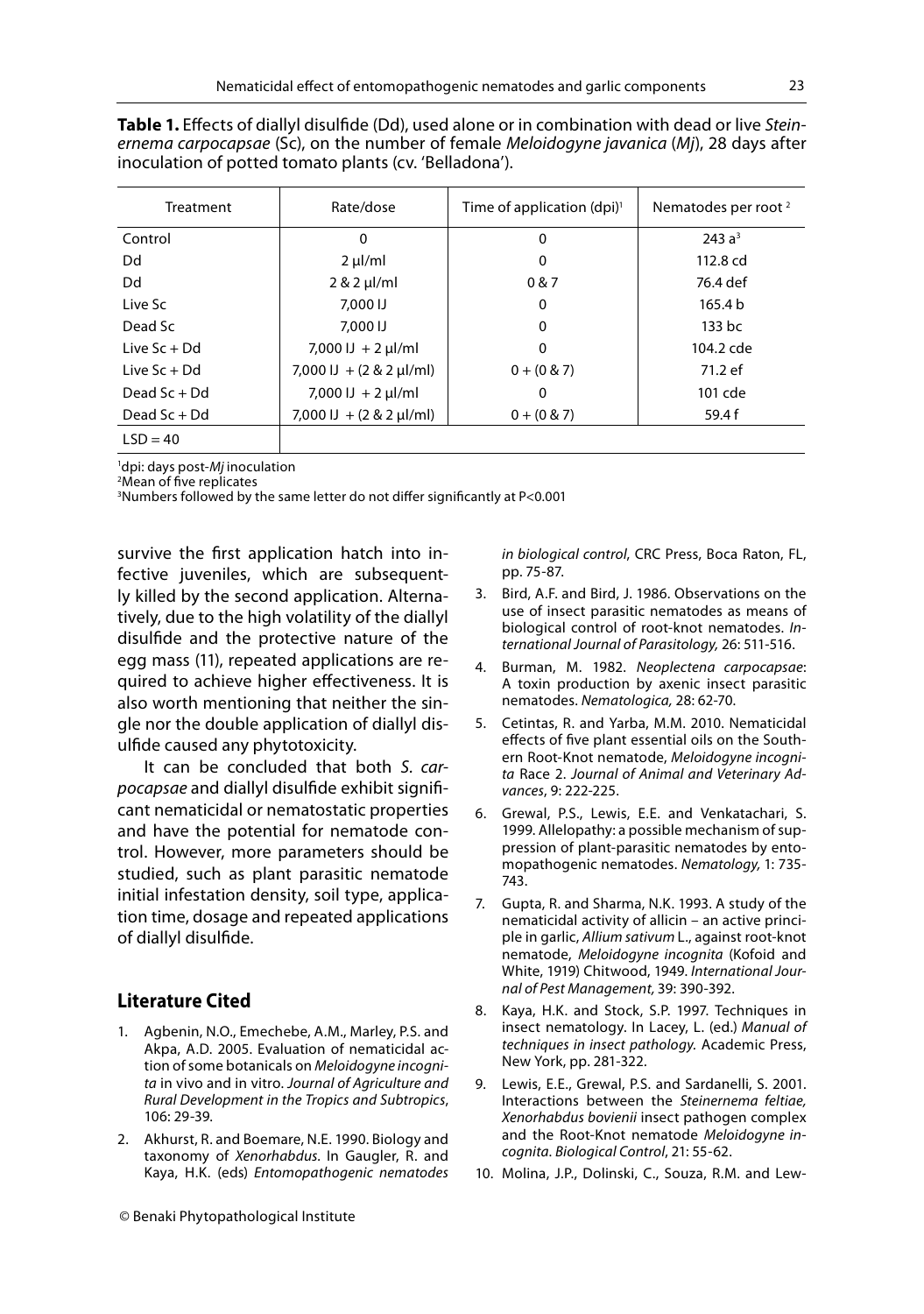is, E.E. 2007. Effect of entomopathogenic nematodes (Rhabditida: Steinernematidae and Heterhabditidae) on Meloidogyne mayaguensis Rammah and Hirshmann (Tylenchida: Meloidoginidae) infection in tomato plants. Journal of Nematology, 39: 338-342.

- 11. Orion, D., Kritzman, G, Meyer, S.L.F., Erbe, E.F and Chitwood, D.J. 2001. A role of the gelatinous matrix in the resistance of root-knot nematode (Meloidogne spp.) eggs to microorganisms Journal of Nematology, 33: 203-207.
- 12. SAS Institute. 1997. SAS/STAT software changes and enhancements through release 6.12. SAS Institute, Cary, NC, USA.
- 13. Vernin, G. and Metzger, J. 1991. Gc-Ms (EI, PCI, NCI, SIM) SPECMA bank analysis of volatile sulfur compounds in garlic essential oils. In Linskens, H.F. and Jackson, J.F. (eds), Essential oils and waxes. Springer-Verlag, Berlin, Germany, pp. 99-130
- 14. White, G.F. 1927. A method for obtaining infective nematode larvae from cultures. Science, 66: 302-303.

Received: 12 May 2010; Accepted: 8 July 2011

# ΣΥΝΤΟΜΗ ΑΝΑΚΟΙΝΩΣΗ

# **Επίδραση ενός αιθερίου ελαίου του σκόρδου και εντομοπαθογόνων νηματωδών στην καταστολή του**  *Meloidogyne javanica* **στην τομάτα**

I. Αναστασιάδης, A.K. Κυμπάρης, M. Κορμπή, M.Γ. Πολυσίου και E. Καραναστάση

**Περίληψη** Οι νηματώδεις του γένους Meloidogyne έχουν παγκόσμια εξάπλωση και πολύ μεγάλο εύρος ξενιστών, στους οποίους μπορεί να προκαλέσουν υποβάθμιση της εμπορευσιμότητας του παραγόμενου προϊόντος, σημαντική μείωση της παραγωγής, και σε πολλές περιπτώσεις ακόμη και την ολική καταστροφή της καλλιέργειας. Οι εντομοπαθογόνοι νηματώδεις είναι οργανισμοί που έχουν μελετηθεί εκτενώς ως προς τη δυνατότητα χρησιμοποίησής τους ως εναλλακτικών μεθόδων αντιμετώπισης των φυτοπαρασιτικών νηματωδών. Επίσης, το αιθέριο έλαιο του σκόρδου, το οποίο διαθέτει απολυμαντικές ιδιότητες εναντίον πολυάριθμων εχθρών και ασθενειών των φυτών, έχει ήδη αποδειχτεί ότι μπορεί να καταστέλλει και τη δράση των νηματωδών. Η παρούσα εργασία αποτελεί μια πιλοτική μελέτη που σκοπό έχει να διερευνήσει την πιθανότητα συνδυαστικής δράσης του εντομοπαθογόνου νηματώδη Steinernema carpocapsae και του διάλλυλο δισουλφιδίου, ενός πτητικού συστατικού του αιθερίου ελαίου του σκόρδου, για την αντιμετώπιση του Meloidogyne javanica.

Hellenic Plant Protection Journal **4:** 21-24, 2011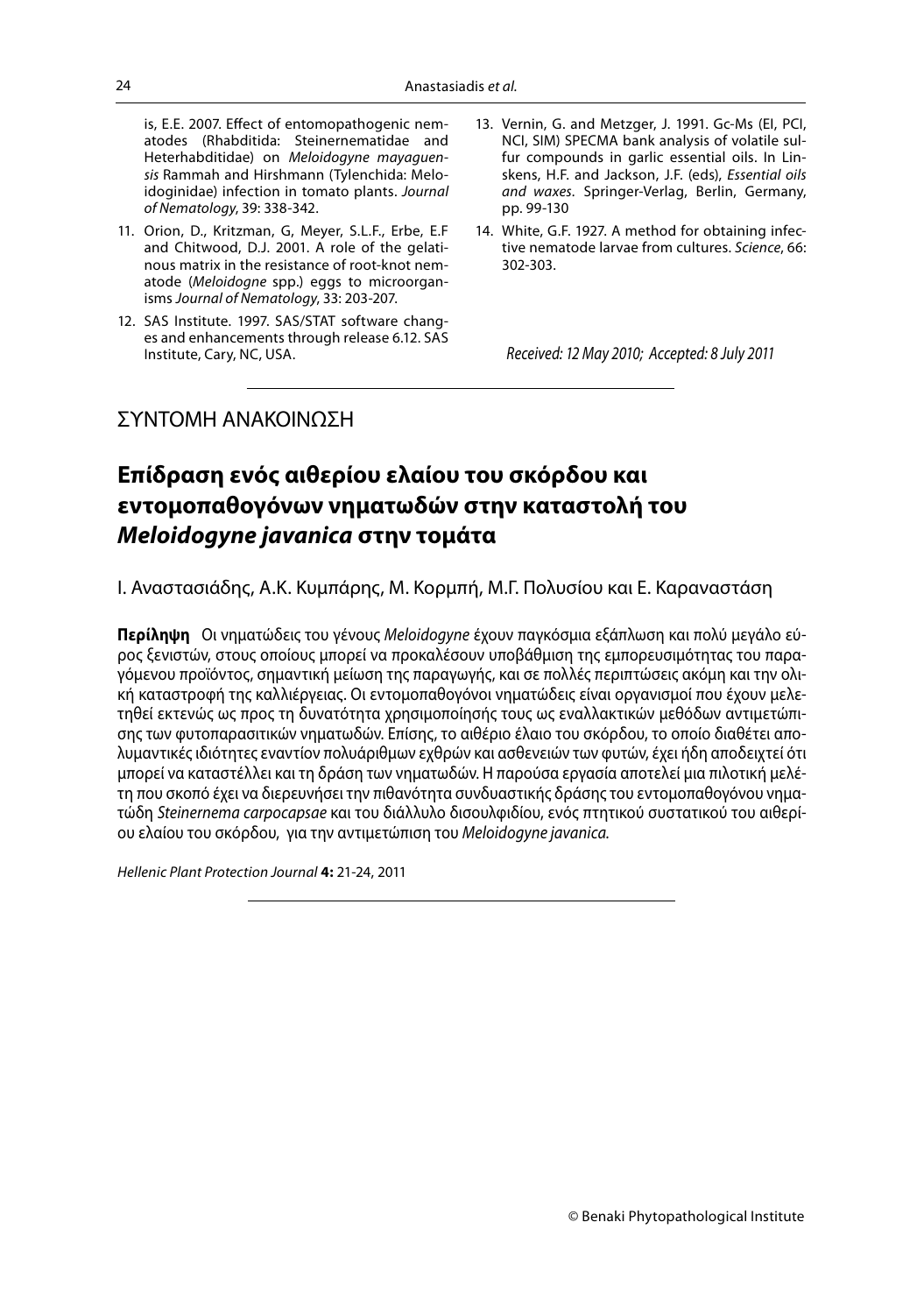# SHORT COMMUNICATION

# **Root-knot nematodes (***Meloidogyne* **spp.) in Greece**

E.A. Tzortzakakis<sup>1</sup>, I.L.P.M. da Conceição<sup>2</sup>, M.C.V. dos Santos<sup>2</sup> and  $LM$  de  $O$ . Abrantes<sup>2</sup>

**Summary** The information presented in the current work on the occurrence of root-knot nematodes (Meloidogyne spp.) in Greece was extracted from the literature and unpublished studies conducted by the authors. The species M. javanica, M. incognita, M. arenaria, M. hapla, M. artiellia and M. exigua had been reported during the period 1963-1994 to occur on various host plants and species identification was based on morphological characters. Since 1996, 52 isolates from Crete and 9 isolates from the mainland of Greece were identified using molecular and/or biochemical markers. The species found were M. javanica, M. incognita and M. arenaria. Twenty-six of these isolates were identified as M. javanica (19 isolates), M. incognita (5 isolates) and M. arenaria (2 isolates) on the basis of the esterase phenotypes. All M. javanica isolates exhibited the typical J3 phenotype except one from Crete, which exhibited the J2 phenotype. The M. incognita and M. arenaria isolates revealed the I1 and A2 phenotypes, respectively. Finally, the infestation of potato tubers by a M. javanica isolate (phenotype J3) is reported for the first time in Greece.

Additional key words: esterase phenotypes, Meloidogyne arenaria, M. incognita, M. javanica, potato

Phytonematology is a relatively new science in the Mediterranean region. It was first developed during the 1950s as an experimental discipline in some countries and had an increasing impetus in the following years (27). Root-knot nematodes (RKN), Meloidogyne spp., are amongst the most economically important nematodes in agriculture, exhibiting a broad host range (6) and a wide distribution in the Mediterranean basin (27). In Greece, RKN have been recorded in several areas and till the mid 90's, species identification had been based on morphological and morphometric characters and/or differential host tests. The objective of the present work was to report on the status of the occurrence of RKN in Greece. The Helmint-

© Benaki Phytopathological Institute

hological Abstracts, Series B, Plant Nematology (Nematological Abstracts from 1992) and other publications accessible/available to the authors were the sources of information used in the current work, along with some, so far, unpublished studies conducted by the authors. Data of the Meloidogyne species identified during the period 1963-1994 and the hosts on which they had been detected are presented in Table 1. Published reports, in which the specific host-nematode associations were not clearly determined and information extracted from abstracts, when the full text of the respective papers was not available to the authors, are also presented below.

The review of the status of Meloidogyne spp. in Greece until 1979 includes species associated with at least 85 host plants and listed in Table 1 (7, 8). As M. thamesi is synonymous to M. arenaria (2), these two species are listed together. In Crete, M. javanica, M. incognita and M. arenaria were detected throughout the coastal region-below 200 m altitude-

<sup>1</sup> Nematology Laboratory, Plant Protection Institute, National Agricultural Research Foundation (N.AG. RE.F.), PO BOX 2228, GR-71003 Heraklion, Crete, Greece.

<sup>&</sup>lt;sup>2</sup> IMAR-CMA, Department of Life Sciences, University of Coimbra, 3004-517 Coimbra, Portugal

Corresponding author: etzortza@her.forthnet.gr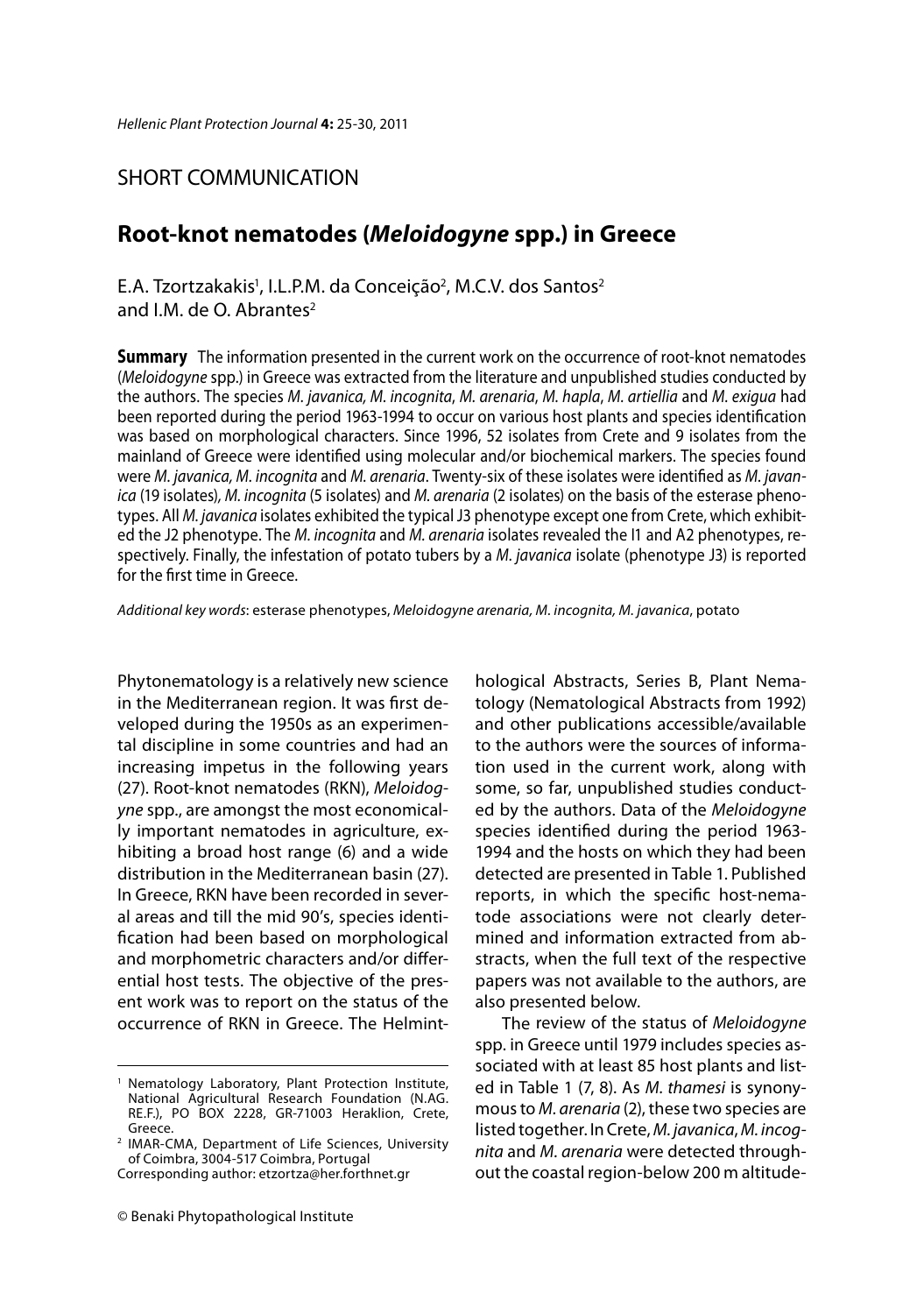whereas, M. hapla was found only in one location above 450 m altitude (28, 29). The last report of the occurrence of Meloidogyne spp. in Greece was in 1994 and referred to the presence of M. javanica, M. incognita, M. arenaria and M. hapla on anemone, apricot, carnation, celery, courgette, cucumber, aubergine, kiwi, peach, potato, red pepper, rose and tomato, without any further details on specific host associations (36).

During the period 1996-2010, 61 isolates of Meloidogyne spp. were sent to the Plant Protection Institute of Heraklion, N.AG. RE.F. (Crete, Greece). Fifty-two of those isolates were collected from greenhouses and fields in Crete and 9 isolates from the mainland of Greece (Table 2). The isolates were identified at the Scottish Crop Research Institute (Dundee, UK) and/or the Instituto do Ambiente e Vida, Departamento de Zoologia, Universidade de Coimbra (Portugal), using RAPD, IGS-PCR, SCAR-PCR and esterase phenotypes. Some of those isolates were also characterised by their perineal pattern morphology at both the Instituto do Ambiente e Vida (Portugal) and the Plant Protection Institute of Heraklion (Greece). The esterase phenotypes were used to identify 26 Meloidogyne isolates (19 of M. javanica, 5 of M. incognita and 2 of M. arenaria). All M. javanica isolates had the typical J3 phenotype except one from Crete, which had the J2 phenotype. M. incognita exhibited the I1 phenotype and the two M. arenaria isolates, collected from balm (Melissa officinalis L.) in Thrace and grapevine (Vitis vinifera L.) in Crete, respectively, had the A2 phenotype, one of the three characteristic phenotypes of the species (5). As in the present work, no specimens from wheat or peach were collected, two Meloidogyne species, namely M. artiellia and M. exigua, reported in the past to occur in Greece (19, 9), were not found. M. hapla was not found either, although during

| Meloidogyne species                        | Hosts<br>(in alphabetical order)                                                                                                                                                                                                                             | References*                                      |
|--------------------------------------------|--------------------------------------------------------------------------------------------------------------------------------------------------------------------------------------------------------------------------------------------------------------|--------------------------------------------------|
| M. arenaria<br>(syn. M. thamesi)           | Antirrhinum, aubergine, bean, brindweed,<br>cabbage, carrot, corn, cucumber, garlic, ge-<br>ranium, grapevine, hyacinth, leek, lettuce,<br>melon, okra, parsley, peanut, pelargonium,<br>poppy, potato, snapdragon, tobacco toma-<br>to, trout lily, zerbera | 1, 4, 9, 11-14, 16, 18, 26**                     |
| M. artiellia                               | Wheat                                                                                                                                                                                                                                                        | 19                                               |
| M. exigua                                  | Peach                                                                                                                                                                                                                                                        | 9                                                |
| M. hapla                                   | Bean, cyclamen, kiwi, leek, tomato                                                                                                                                                                                                                           | 1, 26, 34, 35, 37                                |
| M. incognita<br>(syn. M. incognita acrita) | Almond, aubergine bean, carrot, cotton, cu-<br>cumber, fig, fuchsia, gardenia, grapevine,<br>hyacinth, okra, peach, pepper, potato, rose,<br>sugarbeet, tobacco, tomato, watermelon                                                                          | 1, 3, 4, 10, 12-18, 20-25                        |
| M. javanica                                | Almond, aubergine, banana, bean, beets,<br>black salsify, carrot, celery, cyclamen, fig, hy-<br>acinth, kiwi, okra, olive, peach, pepper, pis-<br>tachio, plum, pomegranate, sugarbeet, to-<br>bacco, tomato, grapevine                                      | 1, 3, 4, 9-11, 16, 17, 23, 25,<br>30, 34, 35, 38 |

**Table 1.** Root-knot nematodes (Meloidogyne spp.) and their associated hosts reported in Greece during the period 1963-1994.

 \*Additional information can be found in reference 36, which lists also hosts of M. arenaria, M. hapla, M. incognita and *M. javanica* without further details on species associations.

\*\*Reference 26 cites data from 1964.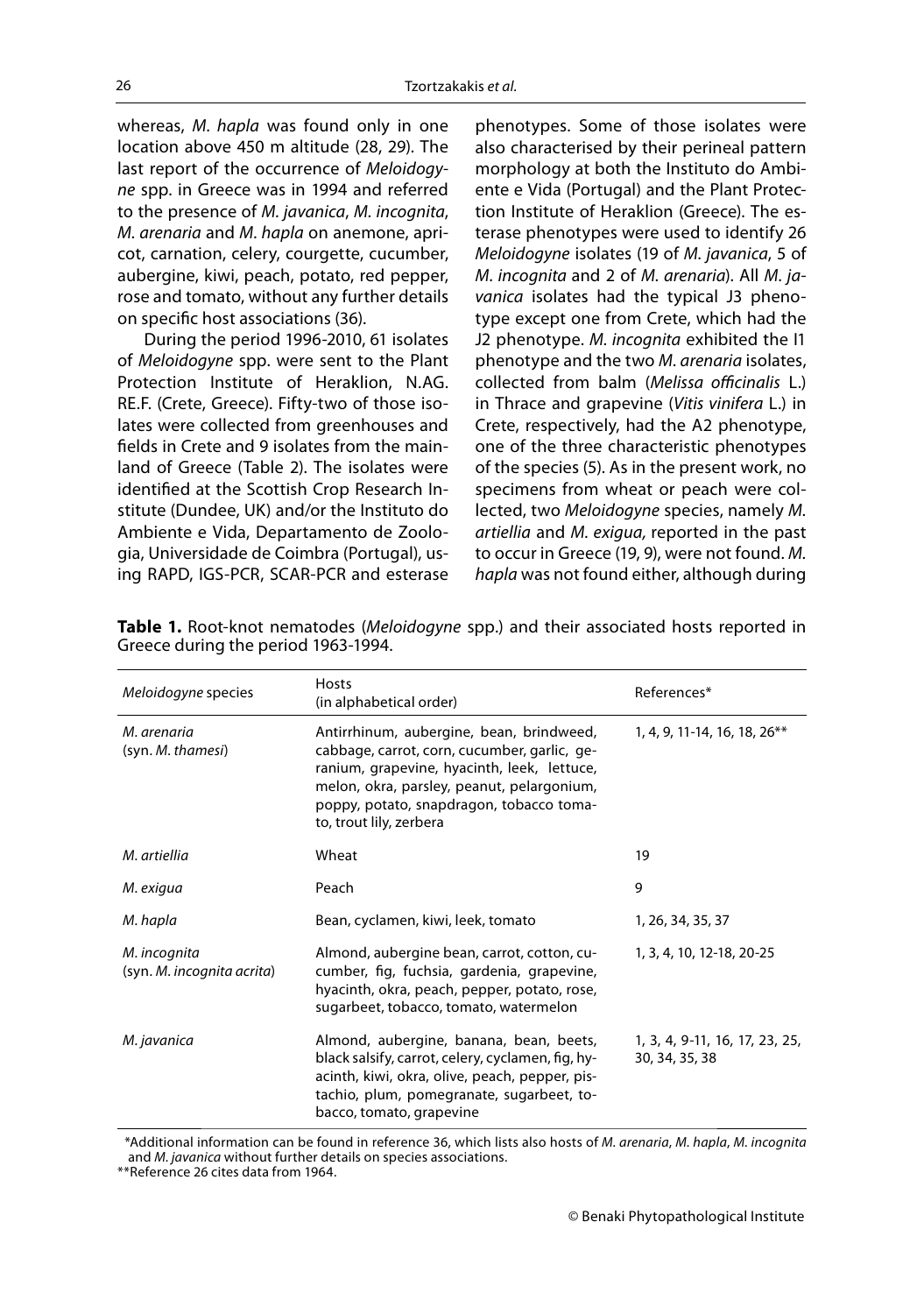| Meloidogyne<br>species | <b>Hosts</b><br>(in alphabetical order)                                                                                             | Locality*                                                                 | References                        |
|------------------------|-------------------------------------------------------------------------------------------------------------------------------------|---------------------------------------------------------------------------|-----------------------------------|
| M. arenaria            | Balm, grapevine                                                                                                                     | Crete (1)<br>Thrace (1)                                                   | 5                                 |
| M. incognita           | Cucumber, tomato, pepper                                                                                                            | Crete (8)<br>Peloponissos (1)                                             | $31 - 33$<br>and unpublished data |
| M. javanica            | Aubergine, balm, banana,<br>bean, cabbage, carnation,<br>cucumber, grapevine, mel-<br>on, ornamentals, potato (tu-<br>bers), tomato | Crete(43)<br>Epirus (4)<br>Thessaly (1)<br>Thrace (1)<br>Peloponissos (1) | $31 - 33$<br>and unpublished data |

**Table 2.** Root-knot nematodes (Meloidogyne spp.) and their associated hosts reported in Greece during the period 1996-2010.

\* Figures in parentheses refer to the number of isolates

the period 1966-1994, there had been numerous reports of its occurrence in Greece. It is likely that M. hapla has a more restricted distribution in Greece compared to the other three major Meloidogyne species and is probably rare in Crete from where most of the isolates (85%) originated.

Potato tubers infested with RKN have been observed in Greece twice in the past, but the Meloidogyne species involved were not identified. However, during the current work, one isolate, collected in March 2010 from infested potato tubers in a field in Southern Crete (Fig. 1) was multiplied on susceptible tomato plants and identified as M. javanica (J3), using the esterase phenotypes.

In addition to the list of RKN and their associated hosts recorded in Greece since 1963, the present work reports for the first time in Greece on (a) the infestation of potato tubers by M. javanica (phenotype J3), and (b) the presence of the two esterase phenotypes (J2 and J3) associated with M. javanica isolates.

## **Literature cited**

- 1. Hirschmann, H., Paschalaki-Kourtzi, N. and Triantaphyllou, A.C. 1966. A survey of plant parasitic nematodes in Greece. Annales de l' Institut Phytopathologique Benaki, N.S., 7: 144-156.
- 2. Hunt, D.J. and Handoo, Z.A. 2009. Taxonomy, identification and principal species. In Perry,

R.N., Moens, M. and Starr, J.L. (eds). Root-Knot Nematodes. CAB International, Wallingford, UK, p. 55-97.

- 3. Kalyviotis-Gazelas, C. 1971. List of nematodes and their host-plants as identified in Greece during 1969. Annales de l' Institut Phytopathologique Benaki, N.S., 10: 138-140.
- 4. Kalyviotis-Gazelas, C. 1981. Nematodes and host plants reported for the first time in Greece. Annales de l' Institut Phytopathologique Benaki, N.S., 13: 30-35.
- 5. Karanastasi, E., Conceição, I.L.P.M. da, Santos, M.C.V. dos, Tzortzakakis, E.A. and Abrantes, I.M. de O. 2008. Occurrence of the root-knot nematode Meloidogyne arenaria on balm and in a mixed population with M. javanica on grapevine in Greece. Helminthologia, 45: 52-53.
- 6. Karssen, G. and Moens, M. 2006. Root-knot nematodes. In Perry, R.N. and Moens, M. (eds). Plant Nematology. CAB International, Wallingford, UK, p. 59-90.
- 7. Koliopanos, C.N. 1978. The problem of the rootknot nematodes in Greece. In Proceedings of the First IMP Research Planning Conference on Rootknot Nematodes, Meloidogyne spp., Region VII, Cairo Egypt, 29 January-2 February, p. 20-24 (Abstract).
- 8. Koliopanos, C.N. 1979. Contribution to the study of the root-knot nematode (Meloidogyne spp.) in Greece. In Proceedings of the Second IMP Research Planning Conference on Root-knot Nematodes, Meloidogyne spp., Region VII, Athens Greece, 26-30 November, p. 35-39 (Abstract).
- 9. Koliopanos, C.N. and Kalyviotis-Gazelas, C. 1969. List of nematodes and their host-plants as identified in Greece during 1965-1968. Annales de l' Institut Phytopathologique Benaki, N.S., 9: 30-32.
- 10. Koliopanos, C.N. and Kalyviotis-Gazelas, C. 1973.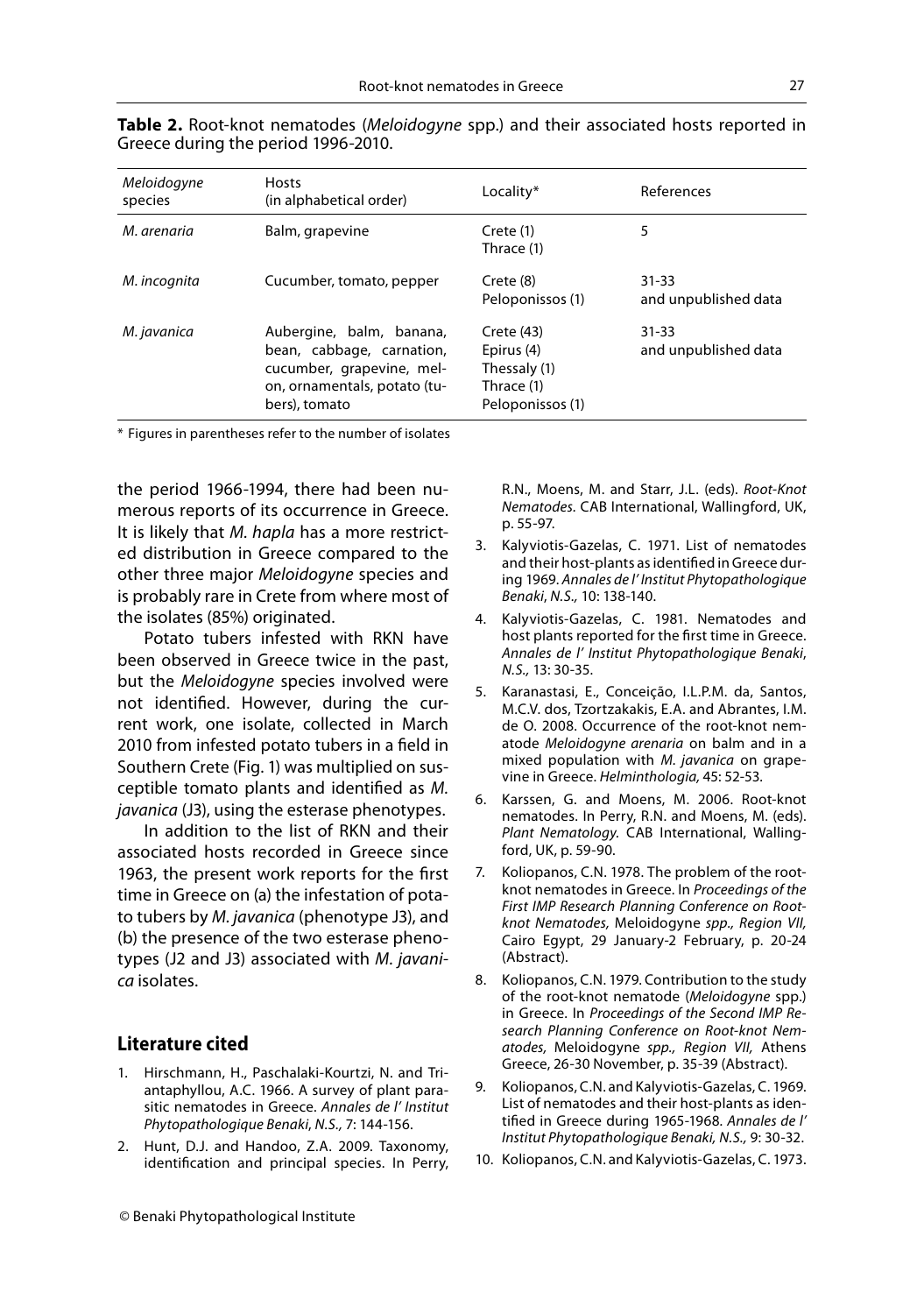

Fiqure 1. Potato tuber infested with *Meloidogyne javanica*. A: deformation of the outermost tuber layer. B & C: a section showing females and egg masses. D: esterase phenotypes of the M. javanica isolate detected in potato tubers from Crete (J3). \*Reference population of M. javanica (J3).

Plant parasitic nematodes and their hosts identified for the first time in Greece. Annales de l'Institut Phytopathologique Benaki, 10: 301-306.

- 11. Koliopanos, C.N. and Kalyviotis-Gazelas, C. 1979. Nematodes and host plants identified for the first time in Greece. Annales de l' Institut Phytopathologique Benaki, 12: 50-58.
- 12. Koliopanos, C.N. and Vovlas, N. 1977. Records of some plant parasitic nematodes in Greece with morphometrical descriptions. Nematologia Mediterranea, 5: 207-215.
- 13. Kyrou, N.C. 1963. Abnormal development in Meloidogyne females. Nematologica, 9: 471-473.
- 14. Kyrou, N.C. 1963. Chemical control of root knot nematodes in frame grown cucumbers. Plant Disease Reporter, 47: 916.
- 15. Kyrou, N.C. 1964. [Phytoparasitic nematodes found in vineyards on the island of Thassos]. Geoponika, 114-115: 3-4 (in Greek).
- 16. Kyrou, N.C. 1966. [Nematodes (Meloidogyne spp.) found on ornamentals and tomatoes in Poros, Trejenea]. Geoponika, 146-147: 260-263. (in Greek).
- 17. Kyrou, N.C. 1966. [Root knot nematodes (Meloidogyne spp.) found on vegetables, ornamentals and nurseries in Rhodos island]. Geoponika,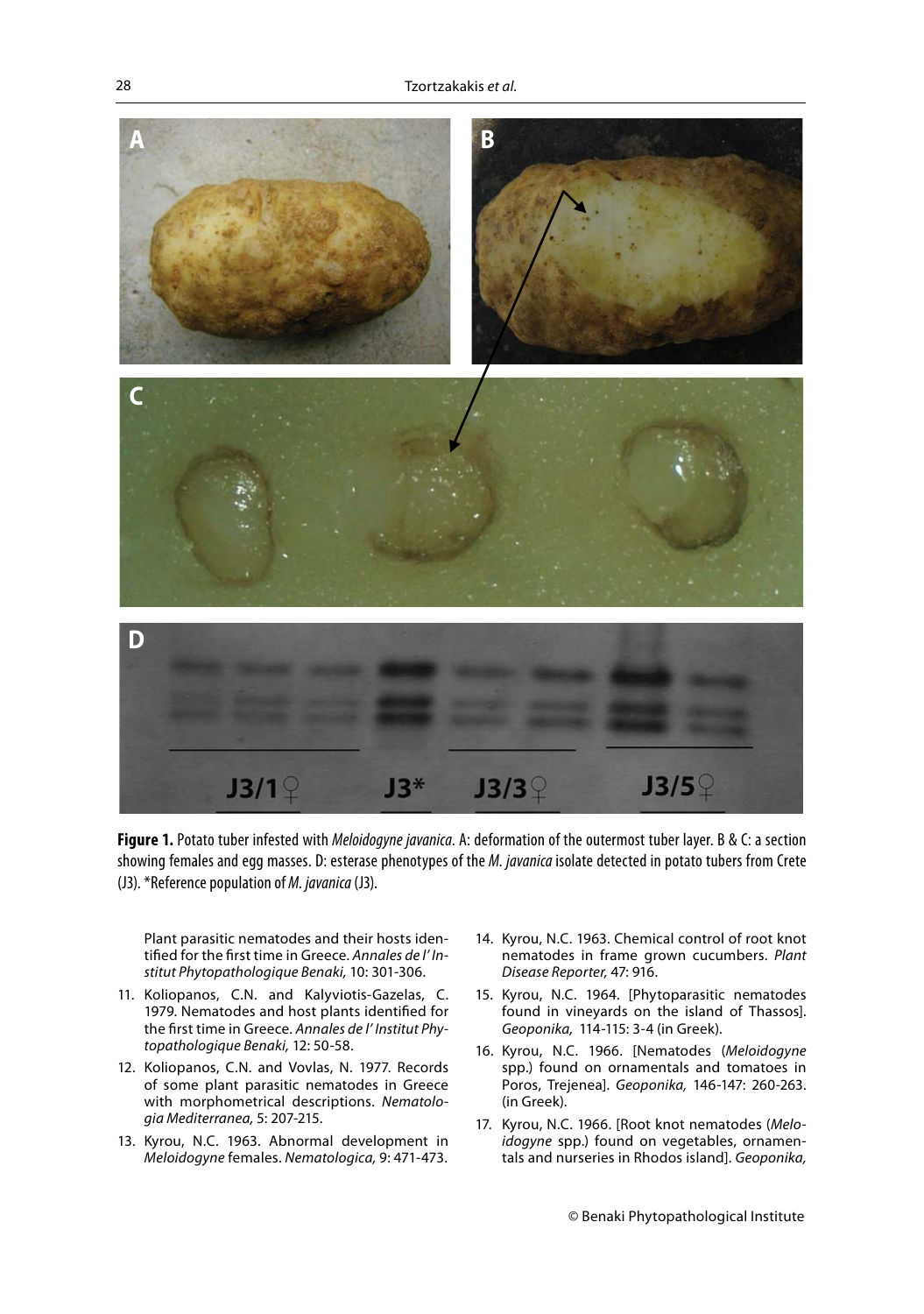142-143: 116-118.

- 18. Kyrou, N.C. 1968. [Root-knot nematodes on vegetables in C. Macedonia and control]. Geoponika, 164-165: 68-74 (in Greek).
- 19. Kyrou, N.C. 1969. First record of occurrence of Meloidogyne artiellia on wheat in Greece. Nematologica, 15: 432-433.
- 20. Kyrou, N.C. 1972. [Nematode genera found in Central Macedonian orchards in Greece]. Geoponika, 207: 165-174 (in Greek).
- 21. Kyrou, N.C. 1973. Effects of soil treatments on root knot nematodes and tomato yields under field conditions. Plant Disease Reporter, 57: 1033-1035.
- 22. Kyrou, N.C. 1973. Soil treatments for control of root-knot nematodes (Meloidogyne incognita) in greenhouse grown cucumber. Plant Disease Reporter, 57: 1032-1033.
- 23. Kyrou, N.C. 1973. [Root-knot nematodes Meloidogyne javanica and M. incognita acrita on tobacco plants in Nomos Katerini-Kilkis]. Geoponika, 212: 155-157 (in Greek).
- 24. Kyrou,, N.C. 1976. New records of nematodes in Greece. Plant Disease Reporter, 60: 630.
- 25. Kyrou, N.C. 1993. Meloidogyne and Heterodera species associated with sugarbeet in Greece. Nematologia Mediteranea, 21: 209.
- 26. Kyrou, N.C. 2004. [Plant parasitic nematodes] Agrotypos, Athens, p. 232-233 (in Greek).
- 27. Lamberti, F. 1981. Plant nematode problems in the Mediterranean region. Helminthological Abstracts Series B, Plant Nematology, 50: 145-166.
- 28. Pyrowolakis, E. 1975. [Studies on the distribution of the genus Meloidogyne on the island of Crete]. Zeitschrift fur Pflanzenkrankheiten und Pflanzenschutz, 82: 750-755 (Abstract).
- 29. Pyrowolakis, E. 1979. Distribution and control of root-knot nematodes on Crete. In Proceedings of the Second IMP Research Planning Conference on Root-knot Nematodes, Meloidogyne spp., Region VII, Athens, Greece, 26-30 Nov, p. 30-34 (Ab-

stract).

- 30. Terlidou, M.C. 1974. Effect of root-knot nematode Meloidogyne javanica (Treub) Chitwood in vine nurseries. Vitis, 12: 316-319.
- 31. Tzortzakakis E.A., Adam, M.A.M., Blok, V.C., Paraskevopoulos, C. and Bourtzis, K. 2005. Occurrence of resistant breaking populations of root-knot nematodes on tomato in Greece. European Journal of Plant Pathology, 113: 101-105.
- 32. Tzortzakakis, E.A., Blok, V.C., Phillips, M.S. and Trudgill, D.L. 1999. Variation in root-knot nematode (Meloidogyne spp.) in Crete in relation to control with resistant tomato and pepper. Nematology, 1: 499-506.
- 33. Tzortzakakis E.A., Conceicao, I.L.P.M. da, Santos, M.C.V. dos, and Abrantes, I.M. de O. 2008. Selection of virulent Meloidogyne individuals within mixed isolates by continuous cultivation on a Mi gene resistant tomato genotype. Journal of Plant Diseases and Protection, 115: 234-237.
- 34. Vlachopoulos, E.G. 1990. [Nematodes of the genus Meloidogyne as a serious pest of kiwi]. Agriculture, Crop and Animal Husbandry, 4: 40-41 (in Greek).
- 35. Vlachopoulos, E.G. 1991. Nematode species in nurseries of Greece. Annales de l' Institut Phytopathologique Benaki, 16: 115-122.
- 36. Vlachopoulos, E.G. 1994. Plant protection problems caused by phytonematodes in Greece. Bulletin OEPP/EPPO, 24: 413-415.
- 37. Vovlas, N. and Antoniou, M. 1987. Alterations induced by the root-knot nematode Meloidogyne hapla Chitwood in Actinidia roots. Annales de l' Institut Phytopathologique Benaki, 15: 151-154.
- 38. Vovlas, N., Avgelis, A., Goumas, D. and Frisulo, S. 1994. A survey of banana diseases in sucker propagated plantations in Crete. Nematologia Mediterranea, 22: 101-107.

Received: 14 August 2010; Accepted: 8 January 2011

## ΣΥΝΤΟΜΗ ΑΝΑΚΟΙΝΩΣΗ

# **Νηματώδεις του γένους** *Meloidogyne* **στην Ελλάδα**

E.A. Tζωρτζακάκης, I.L.P.M. da Conceição, M.C.V. dos Santos and I.M. de O. Abrantes

**Περίληψη** Στην παρούσα εργασία παρουσιάζονται συνολικά όλες οι καταγραφές νηματωδών του γένους Meloidogyne στην Ελλάδα κατά την περίοδο 1963-2010 με βάση την υπάρχουσα βιβλιογραφία και αδημοσίευτα στοιχεία από μελέτες των συγγραφέων. Τα είδη M. javanica, M. incognita, M. arenaria, M. hapla, M. artiellia και M. exigua αναφέρθηκαν σε διάφορους ξενιστές από το 1963 έως το 1994 και προσδιορίσθηκαν με βάση τα μορφολογικά χαρακτηριστικά τους. Από το 1996 μέχρι σήμερα ταυτοποιήθη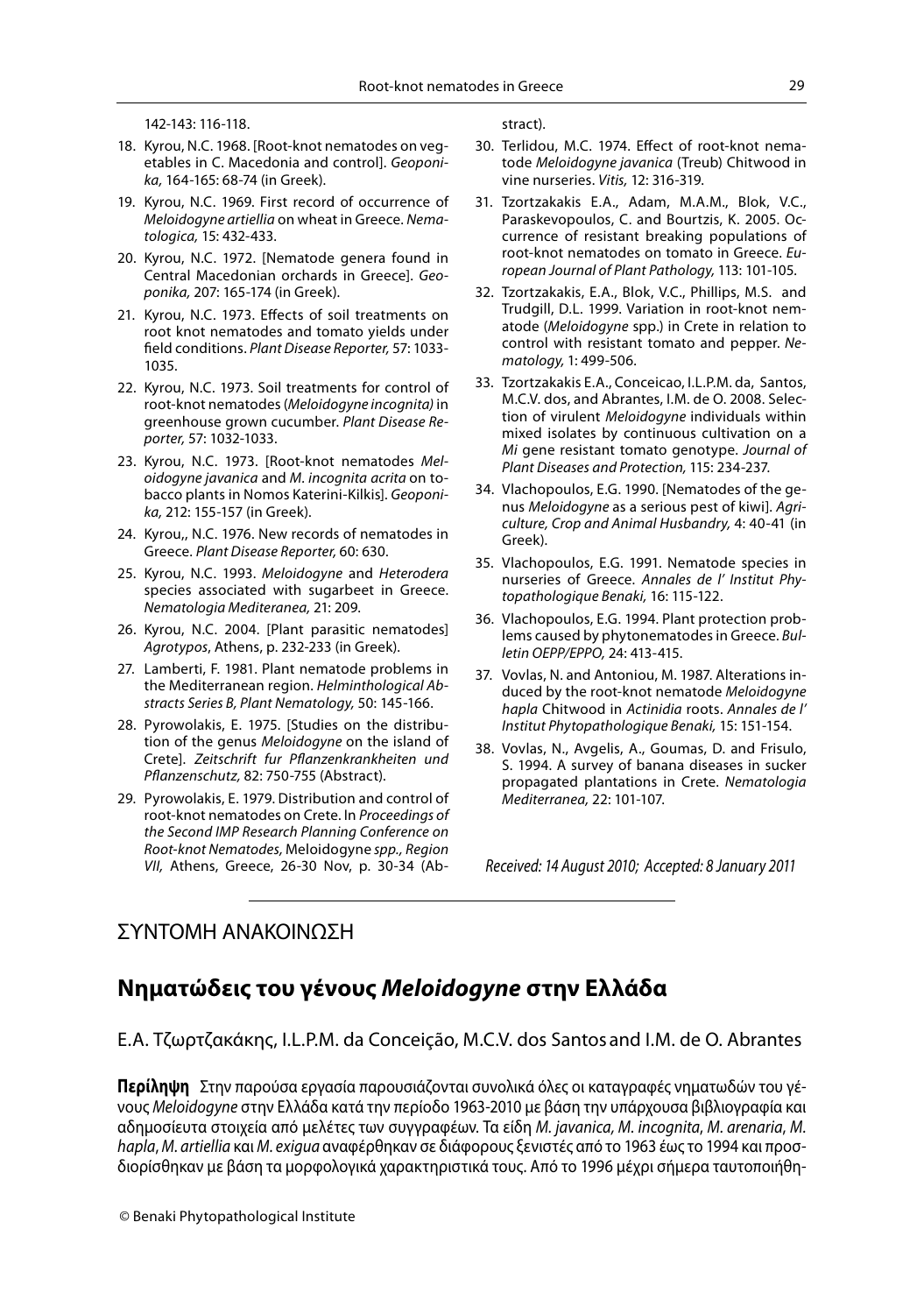καν με μοριακές ή/και βιοχημικές μεθόδους 52 πληθυσμοί Meloidogyne spp. από την Κρήτη και 9 από την ηπειρωτική Ελλάδα. Τα είδη που βρέθηκαν ήταν τα M. javanica, M. incognita και M. arenaria. Σε 26 από τους παραπάνω πληθυσμούς προσδιορίστηκαν οι φαινότυποι της εστεράσης και οι πληθυσμοί χαρακτηρίστηκαν ως M. javanica (19 πληθυσμοί), M. incognita (5 πληθυσμοί) και M. arenaria (2 πληθυσμοί). Οι πληθυσμοί του είδους M. javanica είχαν τον τυπικό φαινότυπο J3 εκτός από έναν που προερχόταν από την Κρήτη και είχε τον φαινότυπο J2. Οι πληθυσμοί M. incognita και M. arenaria είχαν τους τυπικούς φαινοτύπους I1 και A2, αντίστοιχα. Η παρούσα εργασία καταγράφει για πρώτη φορά στην Ελλάδα προσβολή κονδύλων πατάτας από το είδος M. javanica (φαινότυπο J3).

Hellenic Plant Protection Journal **4:** 25-30, 2011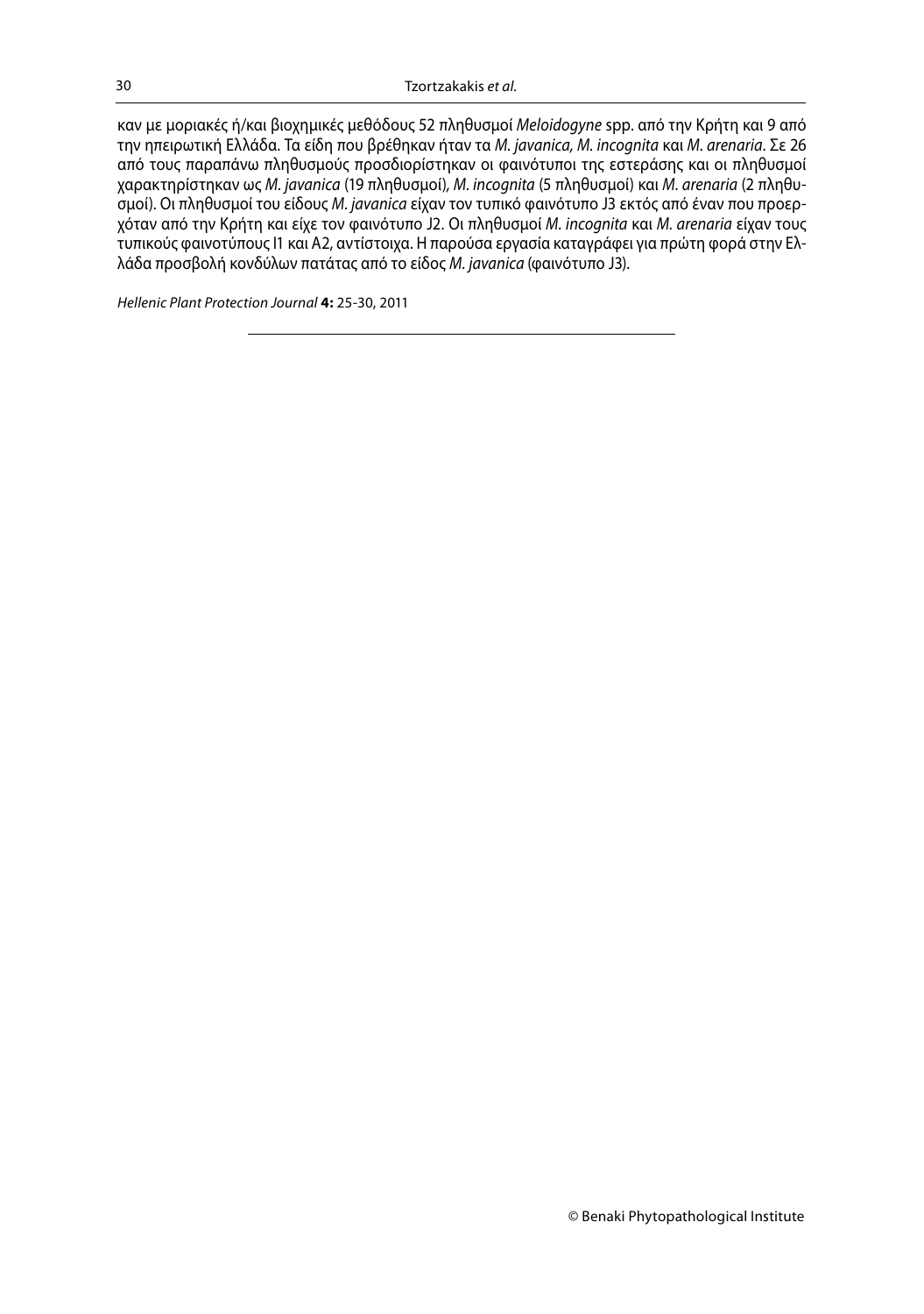Τόμος 4, Τεύχος 1, Ιανουάριος 2011 ISSN 1791-3691

# **Περιεχόμενα**

| D. Makowski                                                                                                                    |           |
|--------------------------------------------------------------------------------------------------------------------------------|-----------|
| Ανάλυση αβεβαιότητας και ευαισθησίας των μοντέλων που                                                                          |           |
| χρησιμοποιούνται στις αναλύσεις επικινδυνότητας επιβλαβών<br>οργανισμών                                                        | $1 - 11$  |
| Γ.Ε. Τρωγιάνος και Ε. Ρουκουνάκη                                                                                               |           |
| Αντίδραση νεαρών δενδρυλλίων ελιάς στην αζωτούχο λίπανση                                                                       | 13-19     |
| Ι. Αναστασιάδης, Α.Κ. Κυμπάρης, Μ. Κορμπή, Μ.Γ. Πολυσίου και Ε.<br>Καραναστάση                                                 |           |
| Επίδραση ενός αιθερίου ελαίου του σκόρδου και εντομοπαθογόνων<br>νηματωδών στην καταστολή του Meloidogyne javanica στην τομάτα | $21 - 24$ |
| E.A. Τζωρτζακάκης, I.L.P.M. da Conceição, M.C.V. dos Santos and<br>I.M. de O. Abrantes                                         |           |
| Νηματώδεις του γένους Meloidogyne στην Ελλάδα                                                                                  | 25-30     |